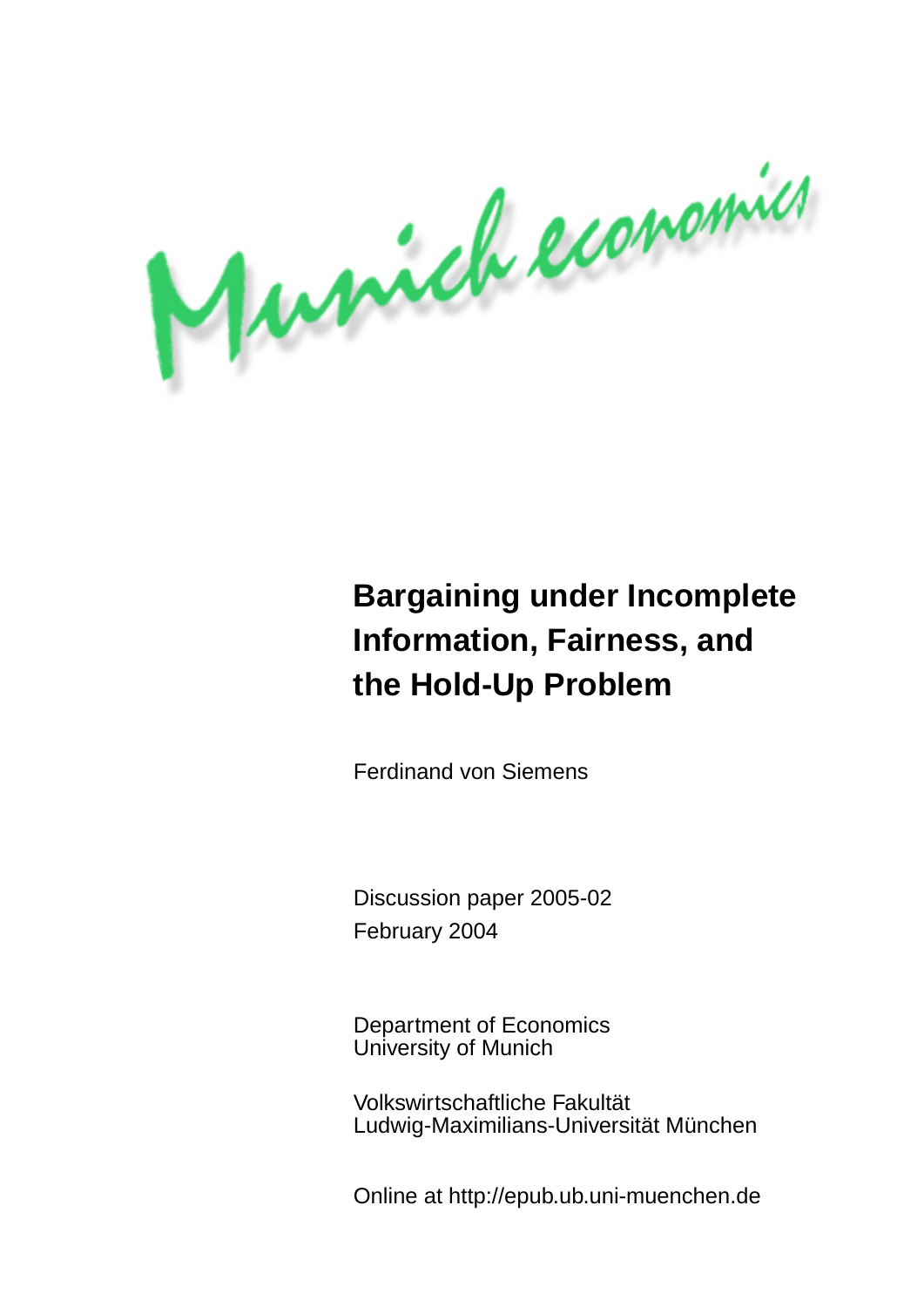## Bargaining under Incomplete Information, Fairness, and the Hold-Up Problem <sup>∗</sup>

Ferdinand von Siemens

University of Munich†

This Version: February 2005

### Abstract

In the hold-up problem incomplete contracts cause the proceeds of relation-specific investments to be allocated by ex-post bargaining. The present paper investigates the efficiency of incomplete contracts if individuals have heterogeneous preferences implying heterogeneous bargaining behavior and - equally important - preferences are private information. As the sunk investment costs can thus potentially signal preferences, they can influence beliefs and consequently bargaining outcomes. The necessities of signalling are shown to generate very strong investment incentives. These incentives are based on the desire not to reveal information that is unfavorable in the ensuing bargaining. After finding all perfect Bayesian equilibria in pure strategies, the paper derives the necessary and sufficient conditions under which it is optimal to invest and trade efficiently.

JEL Classification: C70, D23, D63, D82, J33, K12, L22

Keywords: Incomplete Contracts, Hold-Up, Fairness, Bargaining under Incomplete Information, Signalling.

<sup>\*</sup>The paper is based on Chapter 1 of my Ph.D. thesis. I would like to thank Björn Bartling, Sven Rady, Ray Rees, Markus Reisinger, Klaus Schmidt, and seminar participants at the ESEM 2003, the WZB, and the University of Innsbruck for helpful comments. Financial support from the German Science Foundation (DFG) through the SFB/TR 15 is gratefully acknowledged.

<sup>†</sup>E-mail: ferdinand.vonsiemens@lrz.uni-muenchen.de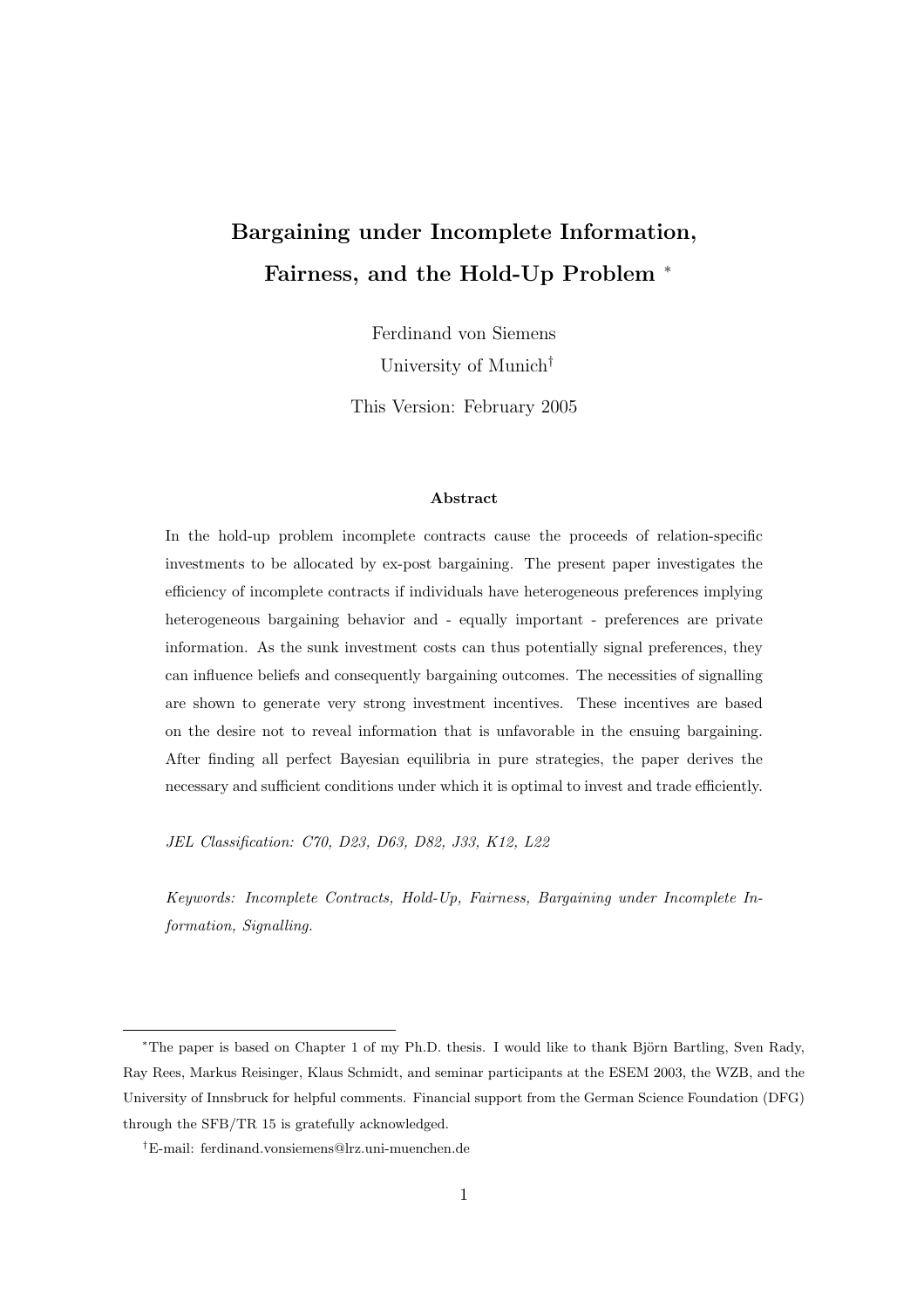### 1 Introduction

### Motivation

The theory of incentives recommends that contracts should be 'complete' in the sense of using all relevant and contractable information in order to minimize efficiency losses due to asymmetric information.<sup>1</sup> In this sense numerous - perhaps even most - contracts observed in the real world are highly incomplete. For example, a professor's salary rarely conditions directly on his publication record, workers often do not receive performance pay, and many trade contracts are silent on a number of important details. Surprisingly, these incomplete contracts often seem to work reasonably well.

This paper proposes an explanation for this observation based on the hold-up problem pioneered by Grout (1982), Grossman and Hart (1986), and Hart and Moore (1990). In these models the proceeds of previously sunk, relationship-specific investments are allocated by bargaining. As no complete contract protects the investors from ex-post exploitation during this bargaining, ex-ante investment incentives are inefficiently low. However, these results very much depend on the assumption that the bargaining outcome is independent of the sunk investment costs.

The model steps in at this point by augmenting an otherwise standard hold-up model with the following two assumptions, both of which are based on an overwhelming experimental evidence on simple bargaining games.<sup>2</sup> First, individuals have heterogeneous preferences generating heterogeneous bargaining behavior. Second, preferences are private information such that the bargaining situations emerging from contractual incompleteness are characterized by incomplete information. Given these assumptions, beliefs about the other individual's preferences influence strategic behavior. If preferences are private information, it can thus be optimal to choose certain actions prior to the bargaining in order not to reveal unfavorable information. Indeed, the model shows that the necessities of signalling can generate investment incentives sufficiently strong as to prompt efficient outcomes even in the presence of a hold-up situation.

<sup>&</sup>lt;sup>1</sup>See, for example, Holmström  $(1982)$  or Laffont and Tirole  $(1993)$ .

 ${}^{2}$ For a summary see, for example, Güth, Schmittberger, and Tietz (1990) or Camerer and Thaler (1997).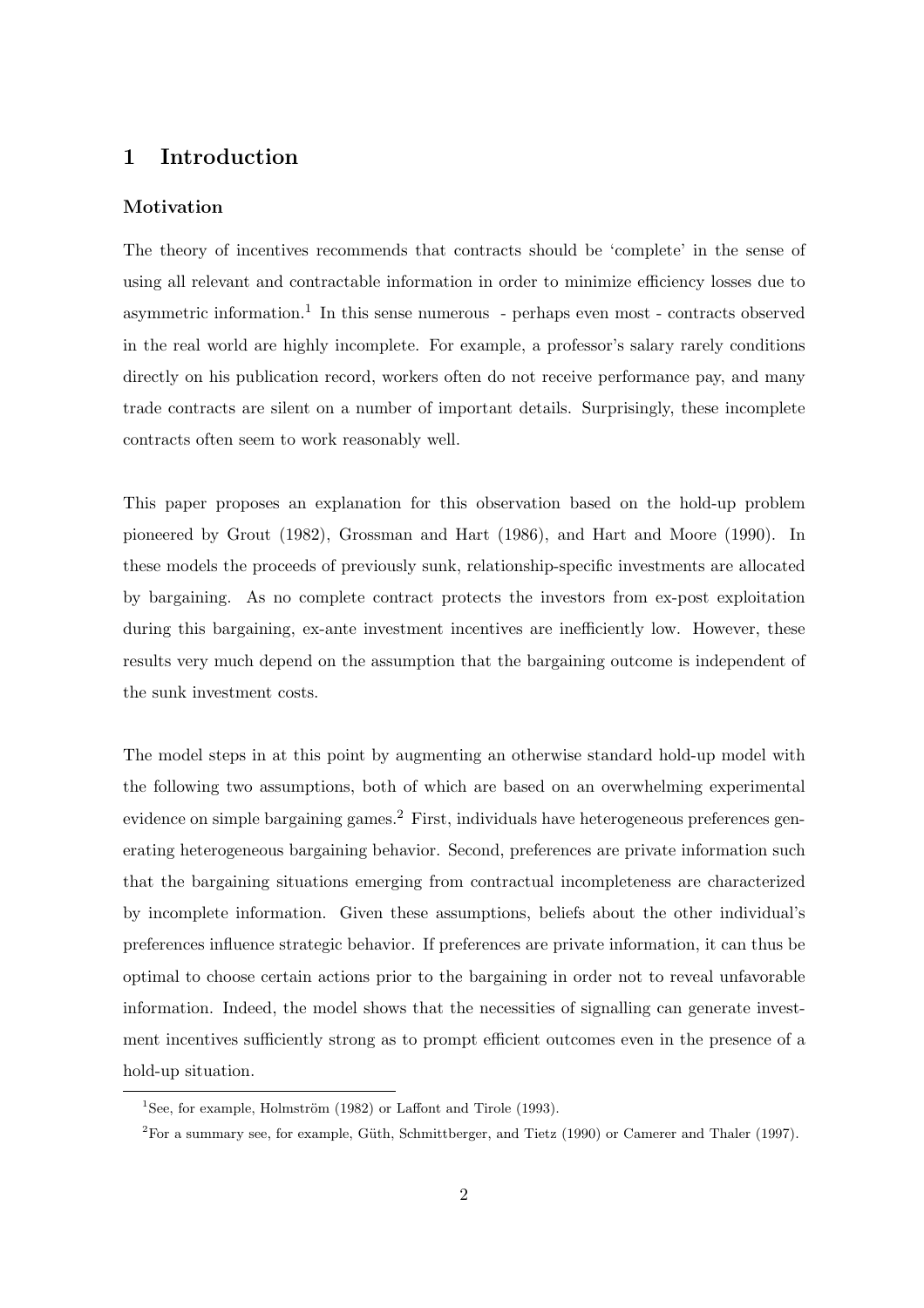### Summary of the Model

Specifically, consider a buyer and a seller who bargain over the division of some trade surplus created by a sunk, relationship-specific investment of the seller. The bargaining is modelled as an ultimatum game with the buyer making a take-it-or-leave-it offer to the seller. There are two types of sellers differing with respect to their preferences and thus their bargaining behavior. Whereas a *selfish seller* accepts all offers giving him a weakly positive share of the trade surplus, a *fair-minded seller* rejects even strictly positive offers if he perceives them as "unfair" in the sense of giving him less than a certain, strictly positive share of the trade surplus. Although based on the notion of fairness, the present paper does not concentrate on some particular interpretation of preferences like reciprocity or inequity aversion. The only important assumption is that individuals differ with respect to their bargaining behavior, and that the underlying preferences are unobservable.

There are the following results. If the seller's type is observable, the buyer incorporates this information in his bargaining strategy. In equilibrium the selfish seller then receives a smaller share of the trade surplus than the fair-minded seller, whose investment incentives are thus improved. But as not even a fair-minded seller gets the entire trade surplus, both types of sellers still under-invest, and full efficiency cannot be reached.

However, if the seller's preferences are unobservable, the seller's investment might signal his preferences. As it is now enough to appear fair-minded in order to induce the buyer to behave as if one were fair-minded, incomplete information can generate very strong investment incentives for both types. The present paper first characterizes all perfect Bayesian equilibria in pure strategies. It then derives the conditions under which there exists an equilibrium where both types of sellers invest efficiently and the good is always traded. As with most signalling games there exists a multiplicity of equilibria that differ widely with respect to their efficiency. Unfortunately, standard refinements are shown to have no bite. However, if unexpectedly high investments are interpreted as stemming from a fair-minded seller whereas unexpectedly low investments make the buyer believe the seller to be selfish, only pooling equilibria with relatively high investments survive. The analysis thus offers an argument why incomplete contracts need not be as inefficient as predicted by contract theory.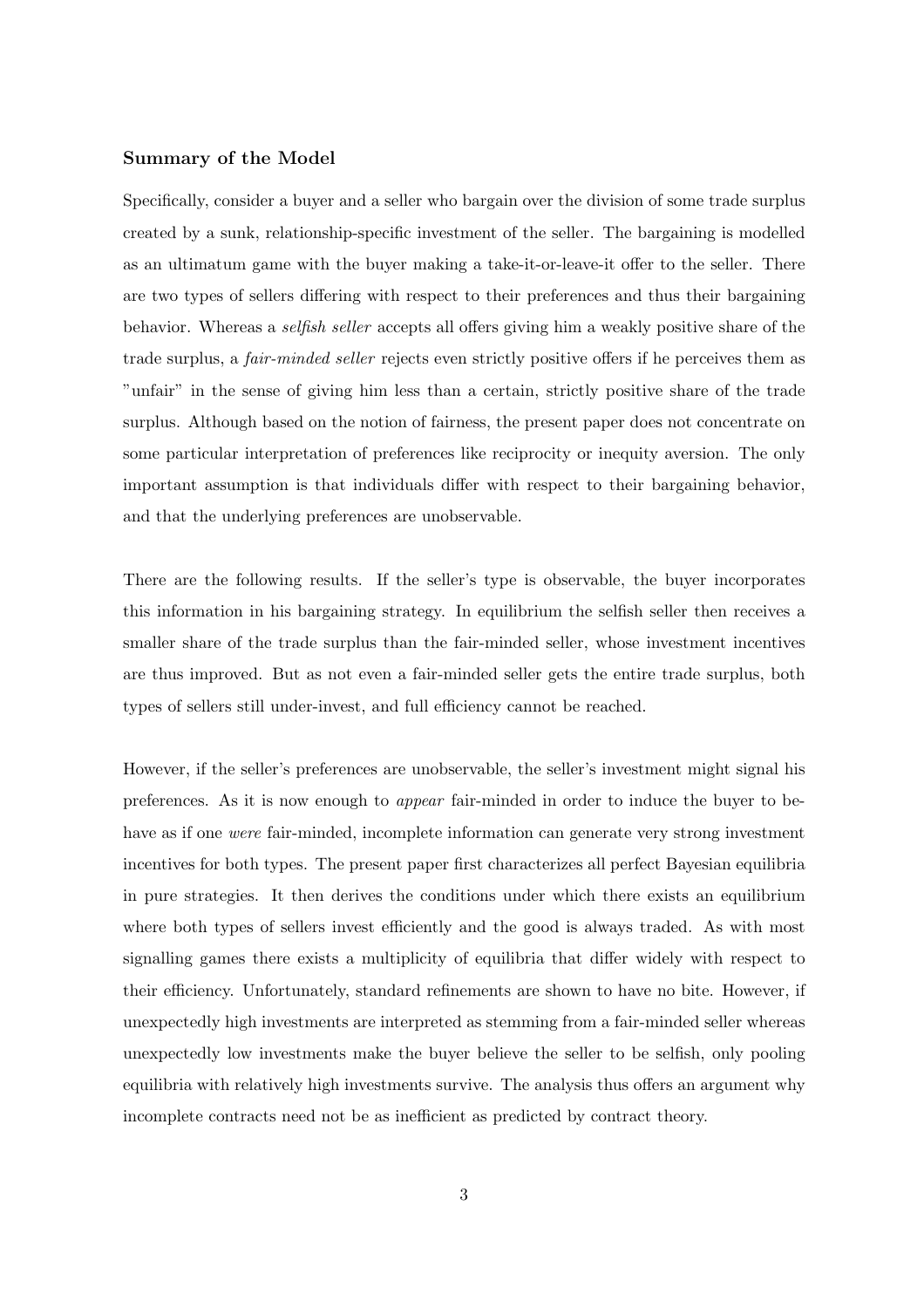### Related Literature

The above results essentially stem from the link between sunk investment costs and bargaining outcomes. In the present model this link arises from the investor's desire or need to signal information on his preferences that is important in the ensuing bargaining. Although none of the following articles captures this idea, the following two strands of research are most closely related amongst the seemingly unbounded literature on incomplete contracts.<sup>3</sup>

The first group of papers emphasizes the impact of social preferences on efficiency while assigning no major role to incomplete information. The first two papers focus on the role of communication prior to the bargaining. Ellingsen and Johannesson (2002a) argue that social preferences and communication can provide a focal point in bargaining games with multiple equilibria. If individuals then coordinate on an equilibrium with efficient investment incentives, the hold-up problem disappears. In Ellingsen and Johannesson (2004) individuals care for both fairness and consistency. They therefore stick to their announced bargaining behavior such that communication is no longer cheap talk. Both papers provide experimental evidence which - especially in Ellingsen and Johannesson (2004) - can also be interpreted in accordance with the present paper. First, the importance of communication as a signalling device might hint at the relevance of incomplete information on the investor's preferences. Second, even without communication there is more investment than is to be expected with standard, selfish preferences. However, in both the above articles the argument hinges on the restriction to a binary investment choice. It is not clear whether the results carry over to a continuum of investment levels.

Just as the present model, Ewerhart (2004) allows for a continuum of investment levels. He analyzes the impact of inequity aversion in alternating-offer bargaining. He essentially assumes that individuals care for an equal division of payoffs net of investment costs. In equilibrium an individual's share of the trade surplus thus increases in his investment. This improves incentives. However, in the above three articles the investment costs enter directly in the utility functions evaluating the bargaining outcomes. In contrast to this, the present

<sup>3</sup>There exists another group of papers based on evolutionary game theory. See Ellingsen and Robles (2002), Tröger (2002), and Carmichael and MacLeod (2003).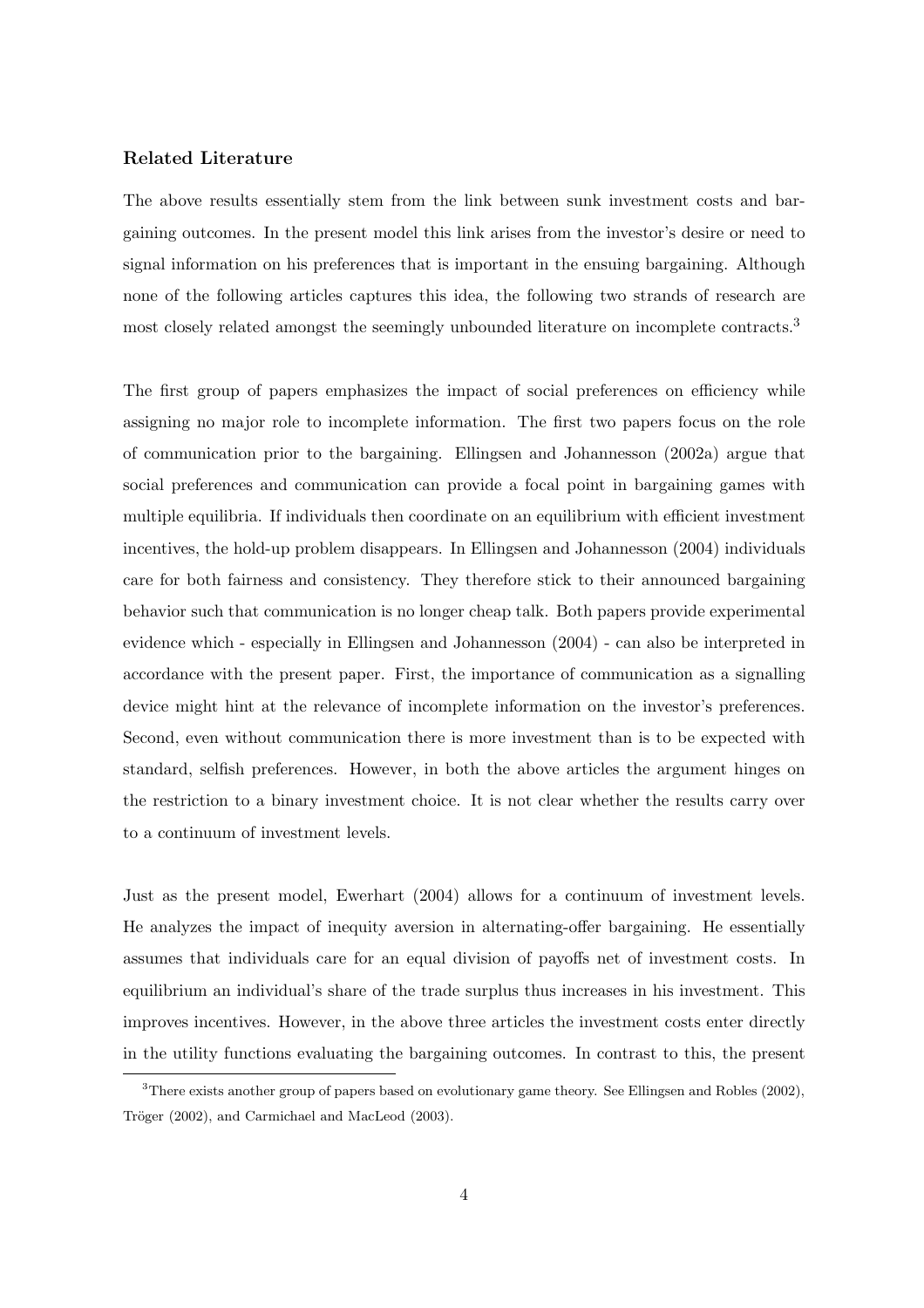paper creates a more indirect link between investments and bargaining outcomes arising from incomplete information.

The second group of articles explicitly analyzes the role of incomplete information. As in the above articles, Ellingsen and Johannesson (2002b) assume that individuals care for an even distribution of monetary payoffs net of investment costs. They emphasize that incomplete information on the investor's investment costs can create uncertainty about the fairness of a bargaining proposal. Incomplete information thus opens the doors for inefficient bargaining breakdowns. In contrast to Ellingsen and Johannesson (2002b) incomplete information has a positive impact on efficiency in Gul (2001). In his model the investment is unobservable such that mixed strategies cause strategic uncertainty with respect to the investor's valuation. Due to an argument similar to the Coase conjecture, the hold-up problem disappears in the limit if there are repeated offers and individuals become very patient. Apart from the different mechanics at work - investments clearly cannot signal anything if they are unobservable results differ. Unlike in the present model the hold-up problem persists if the investment is followed by a single take-it-or-leave-it offer in Gul (2001).

### Structure of the Paper

The paper is organized as follows. Section 2 introduces the basic setting, defines the seller's preferences and the informational structure, and introduces perfect Bayesian equilibrium as the relevant equilibrium concept. Section 3 derives the equilibrium payoffs in the bargaining game characterized by a certain investment and corresponding belief of the buyer. Depending on how the buyer forms his beliefs, this yields the seller's payoff conditional on his investment. The set of all pooling and separating equilibria can then be described easily. Section 4 investigates the implications for the efficiency of incomplete contracts. With the help of equilibrium refinements it discusses whether all existing equilibria are equally plausible. Section 5 provides some anecdotal evidence and concludes. All formal proofs are to be found in the appendix.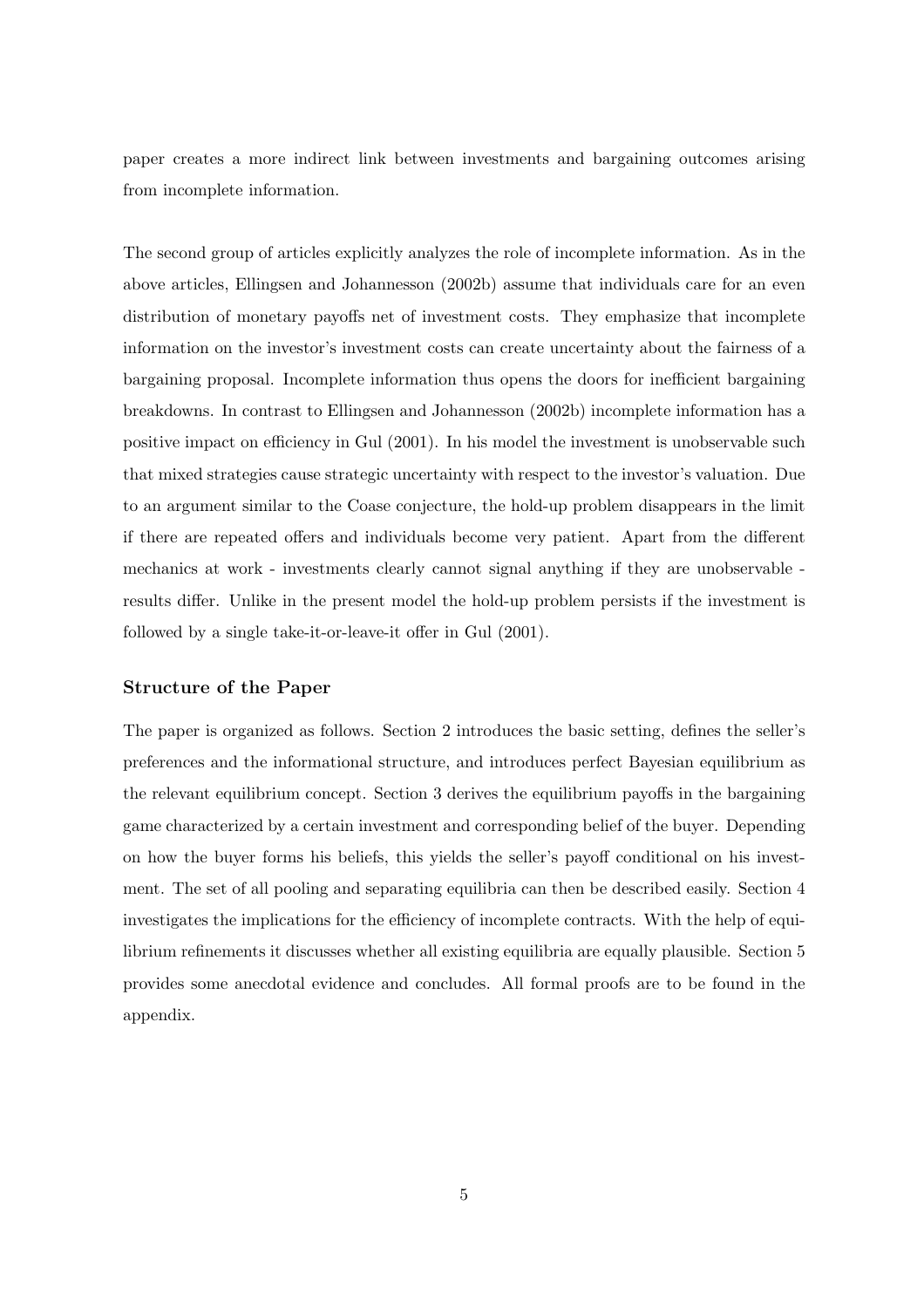### 2 The Model

### Investment, Bargaining, and Sequence of Actions

Consider a buyer and a seller who can trade one unit of a good. The good's quality  $i \in \mathbb{R}^+$  is determined by an investment of the seller, causing him costs  $i$ . Once these costs are sunk, the absence of a complete trade contract causes terms of trade to be determined by bargaining. The bargaining process is modelled as an ultimatum game with the buyer as proposer and the seller as responder. First, the buyer proposes a share  $p \in \mathbb{R}$  of the trade surplus to be given to the seller. Second, the seller can accept or reject the buyer's offer. Let  $a \in \{0,1\}$ describe the seller's acceptance decision, where  $a$  is unity if he accepts. If the seller accepts the buyer's proposal  $p$ , then the good is traded, the seller receives share  $p$  of the trade surplus, and the buyer consumes the good. If the buyer rejects  $p$ , then the good is not traded, and the seller consumes the good himself.

### Preferences, Types, and Information

Experimental investigations of the ultimatum game exhibit the following behavioral patterns. First, some responders reject strictly positive proposals. Second, responders are heterogeneous, some reject proposals accepted by others. Finally, bargaining breakdowns occur, which suggests that the minimum proposal a particular responder just accepts seems to be unobservable to the proposer. The following preferences generate exactly such bargaining behavior, where the internal motivations captured in the preferences will be discussed once the implied bargaining behavior has been characterized.

Let  $\phi : \mathbb{R}^+ \to \mathbb{R}^+$  denote the buyer's value from consuming a good of quality i, and  $\psi : \mathbb{R}^+ \to \mathbb{R}^+$  the seller's value from consuming the good himself. Depending on the good's quality i, the buyer's proposal  $p$ , and the seller's acceptance decision  $a$ , the buyer's payoff is defined as

$$
u_b(i, p, a) = a (1 - p) [\phi(i) - \psi(i)].
$$
\n(1)

In case of trade the buyer is exclusively interested in his share of the trade surplus. If the good is not traded, he receives a payoff normalized at zero.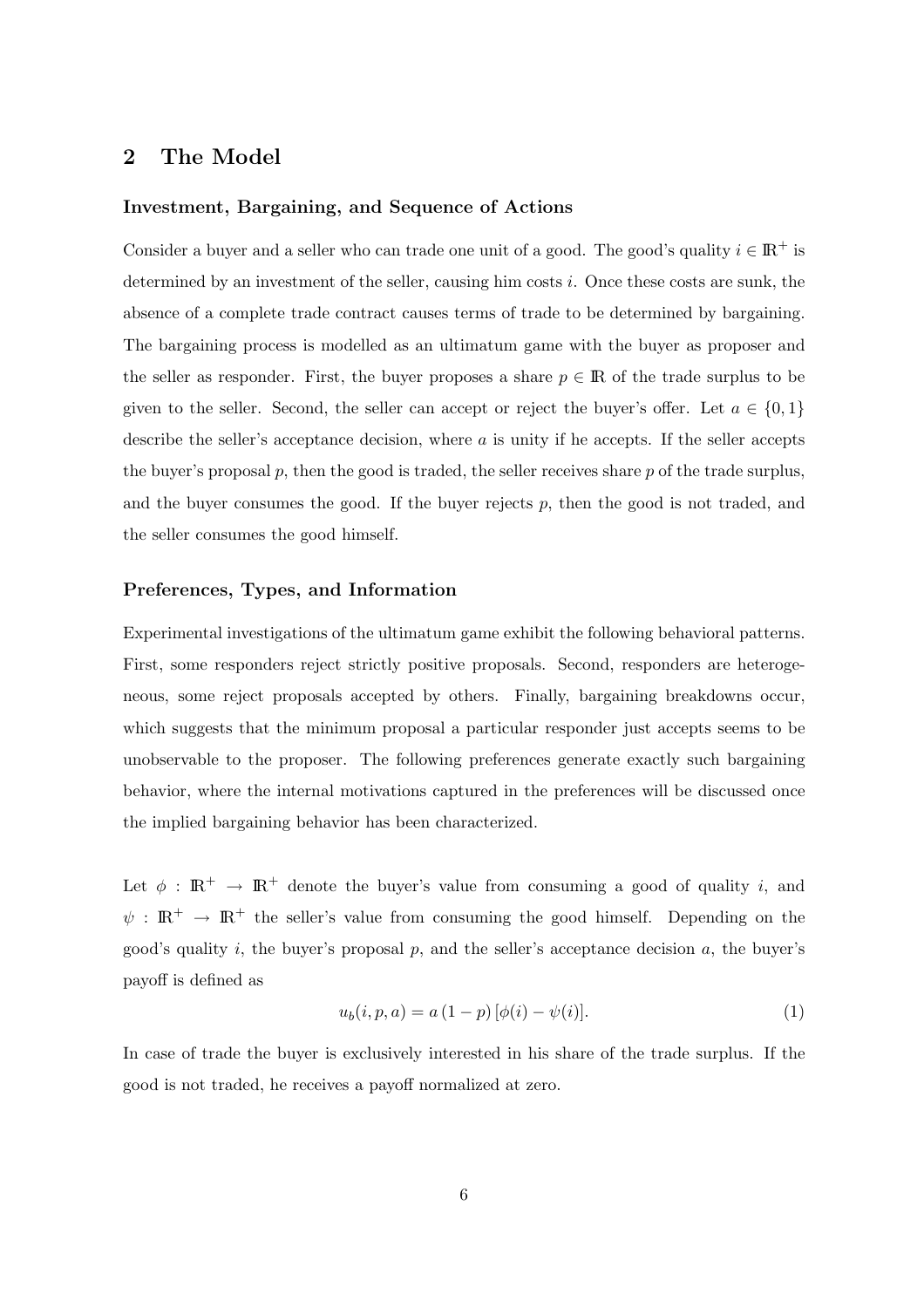In order to capture the heterogeneity of responder behavior, the seller can be either selfish or fair-minded. Let  $\theta \in \{s, f\}$  denote the seller's type, where  $\theta = s$  indicates that the seller is selfish and  $\theta = f$  indicates that he is fair-minded. The seller's type is taken to be private information and thus unobservable to the buyer. However, it is common knowledge that the ex-ante probability for the seller to be fair-minded is  $\pi \in [0, 1]$ .

Depending on the good's quality  $i$ , the proposal  $p$ , and the acceptance decision  $a$ , let

$$
u_s(i, p, a) = a p [\phi(i) - \psi(i)] + \psi(i) - i
$$
\n(2)

denote a selfish seller's payoff. Equally, let  $\frac{1}{2}$ 

$$
u_f(i, p, a) = \begin{cases} u_s(i, p, a) & \text{if } p \ge \gamma \\ (1 - a) \psi(i) - i & \text{if } p < \gamma \end{cases}
$$
 (3)

denote a fair-minded seller's payoff for some parameter  $\gamma \in ]0,1[$ . Thus, a fair-minded seller has the same preferences as a selfish seller whenever p is weakly larger than  $\gamma$ . However, if p is strictly smaller than  $\gamma$ , the fair-minded seller receives a much lower payoff than the selfish seller in case of acceptance. Note that the fair-minded seller's preferences have a discontinuity at  $p = \gamma$  the implications of which are discussed in Section 3. There are the following simplifying assumptions with respect to  $\phi$  and  $\psi$ .

Assumption 1  $\phi(0) > \psi(0) = 0$ .

**Assumption 2**  $\phi$  is strictly,  $\psi$  is weakly increasing.

**Assumption 3**  $\phi$  and  $\psi$  are strictly concave.

**Assumption 4**  $\phi$  and  $\psi$  are twice differentiable.

**Assumption 5**  $\phi'(i) > \psi'(i)$  and for all *i*.

Assumption 6  $\lim_{i\to 0} \psi'(i) > +\infty$  and  $\lim_{i\to \infty} \phi'(i) = 0$ .

These assumptions imply

**Lemma 1** For all  $k \in [0,1]$ , the function  $k [\phi(i) - \psi(i)] + \psi(i) - i$  has a unique, positive, and finite maximizer. The corresponding maximum is positive. Both maximizer and maximum are strictly increasing in k.

Essentially, the above assumptions render all the seller's maximization problems in the ensuing analysis well behaved.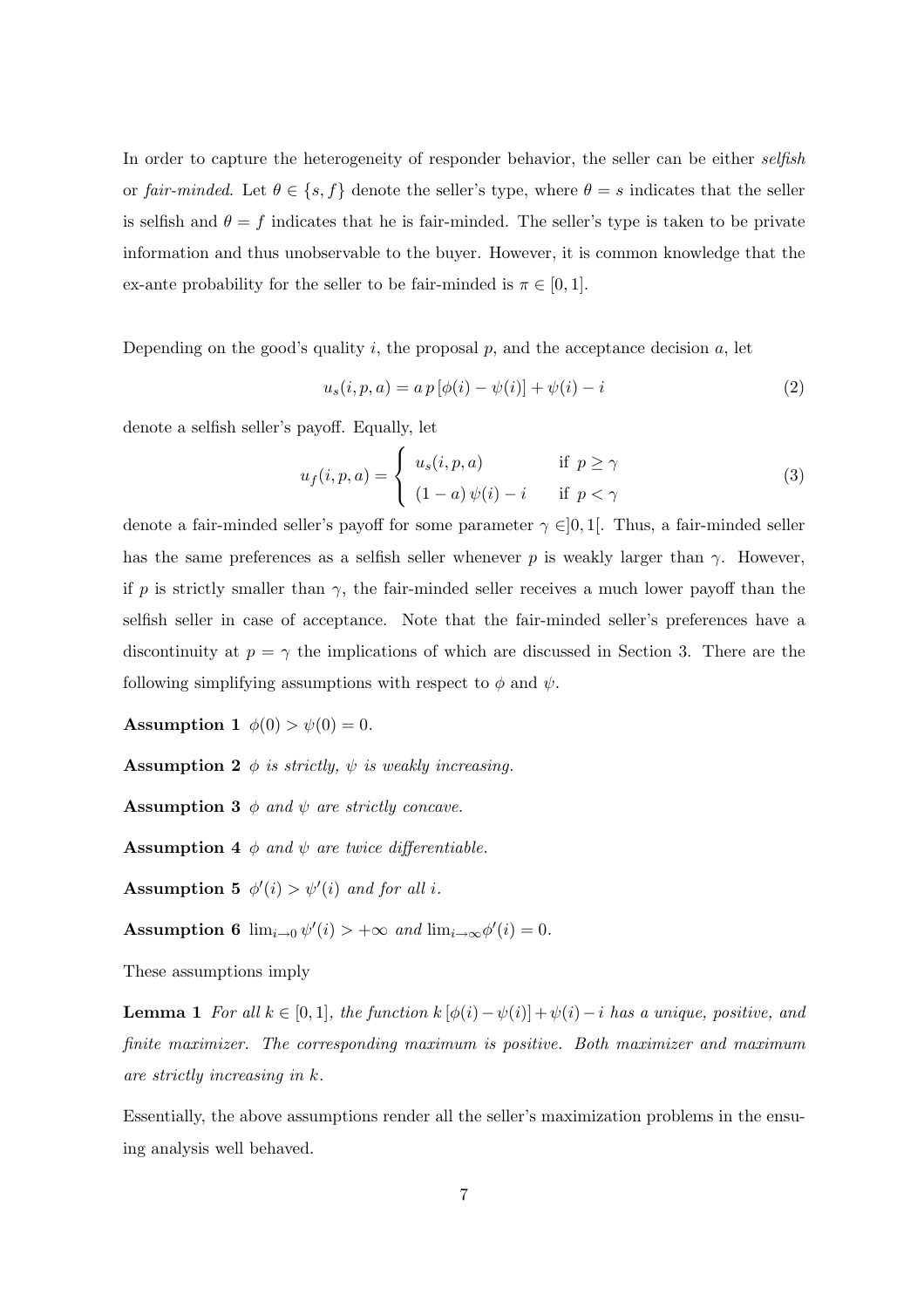### Bargaining Behavior and Interpretation of Preferences

The seller's preferences have the following implications for his bargaining behavior. For given investment i, it is optimal for a seller of type  $\theta$  to accept proposal p only if  $u_{\theta}(i, p, a) \geq \psi(i) - i$ . Since Assumption 1 and 5 imply  $\phi(i) - \psi(i) > 0$ ,

### Lemma 2 (Seller's Bargaining Behavior) For all investments i,

- 1. only if  $p \geq 0$ , it is optimal for the selfish seller to accept, and
- 2. if and only if  $p \ge \gamma$ , it is optimal for the fair-minded seller to accept.

Note that both types of sellers strictly prefer to accept a proposal  $p = \gamma$ , but that the selfish seller is indifferent between accepting and rejecting  $p = 0$ . Thus,  $p \ge 0$  is necessary but not sufficient to make the selfish seller always accept. Note that even a fair-minded seller's acceptance decision is independent of the investment. Contrary to the literature cited in the introduction, sunk costs are thus sunk when looking at the seller's preferences. In fact, in the present model sunk costs do not impact on the bargaining outcome in any way other than by influencing the buyer's belief.

The above preferences generate the behavior observed in the ultimatum game. The present paper does not focus on a particular motivation for this behavior. Instead, qualitatively the same results could be obtained with the following modelling alternatives. First, some but not all sellers are driven by intention based reciprocity à la Rabin (1993). Reciprocal individuals consider offers p marginally less than  $\gamma$  an unfriendly act and thus reject. It is unobservable whether an individual is reciprocal or not. Second, the bargaining in modelled as in Crawford (1982), where sellers could try to strengthen their bargaining power by announcing to reject all proposals below some threshold  $\gamma$  ex-ante. Sellers differ with respect to the back-down costs they incur if they nevertheless accept a proposal  $p < \gamma$ , and there is incomplete information on the seller's back-down costs. Finally, a fair-minded seller can be viewed as inequity averse in the spirit Fehr and Schmidt (1999) or Bolton and Ockenfels (2000) if the suffering is taken to be infinitely strong whenever his share of the trade surplus is less than the reference share  $\gamma$ . Moreover, von Siemens (2004) derives the same results n a model with finite inequity aversion if the bargaining game is suitably adapted. More on this at the end of Section 3.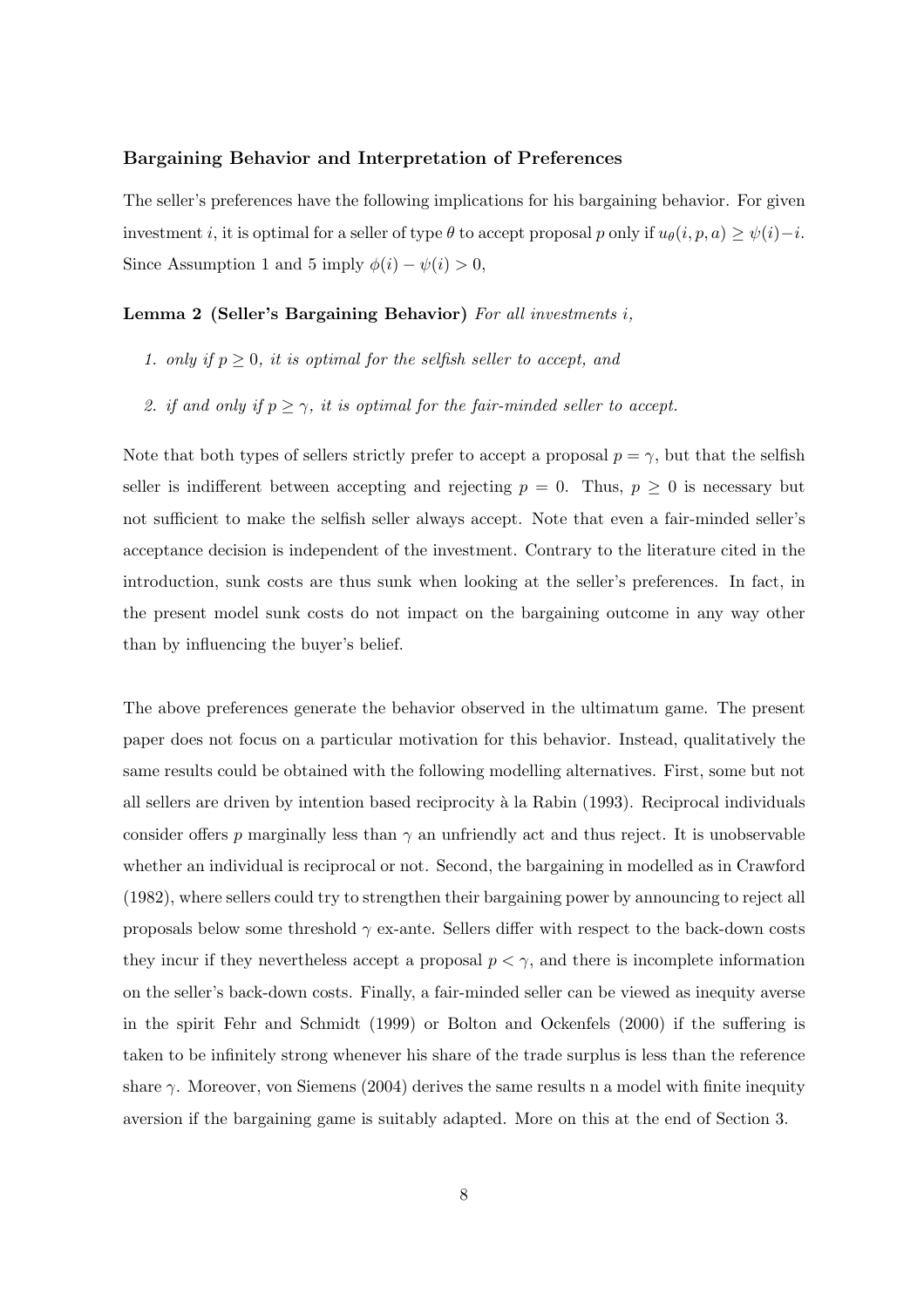### Efficiency

After defining payoffs it is now possible to characterize the efficient investment. For all strictly positive investments i a strictly positive trade surplus  $\phi(i)-\psi(i)$  is lost in case of a bargaining breakdown. Thus, the good should always be traded. The efficient investment  $i_e$  defined as

$$
i_e = \arg \max \{ \phi(i) - i \}
$$
\n<sup>(4)</sup>

thus maximizes the pie  $\phi(i) - i$  to be distributed between buyer and seller.

### Strategies and Perfect Bayesian Equilibria

As the bargaining behavior of a selfish and a fair-minded seller differ for  $p < \gamma$ , the buyer might like to condition his proposal on the seller's type. As the seller's type is unobservable, the ultimatum game starting after the seller's investment is a bargaining game under incomplete information. Since the seller's investment is a potential signal for his type, let  $\mu : \mathbb{R}^+ \to [0,1]$  denote the probability with which the buyer believes the seller to be fair-minded after observing investment i.

The present paper restricts attention to perfect Bayesian equilibria (PBE) in pure strategies. A pure strategy for the seller determines for each type  $\theta \in \{f, s\}$  an investment  $i_{\theta}$  and acceptance rule  $a_{\theta} : \mathbb{R} \to \{0,1\}$  describing the acceptance decision conditional on the buyer's proposal p. Subscript  $\theta$  serves a double role: it indicates the seller's type and that  $a_{\theta}$  is a function and not a single acceptance decision a. Note that by Lemma 2 even a fair-minded seller's acceptance decision is independent of the investment. Thus,  $a_{\theta}$  need not condition on the investment. A pure strategy for the buyer determines a proposal  $p_b : \mathbb{R}^+ \to \mathbb{R}$ conditional on the observed investment i. Subscript b indicates that  $p<sub>b</sub>$  is a function and not a single proposal p.

Let  $\mathcal{C}(i,\mu)$  denote the ultimatum game starting after the seller's investment i. A PBE then has the following properties. First, in every ultimatum game  $\mathcal{C}(i, \mu^*(i))$ , the buyer's equilibrium strategy  $p_b^*$  and the seller's equilibrium acceptance rule  $a_{\theta}^*$  are mutually optimal given the equilibrium belief  $\mu^*(i)$ . In addition, the seller's acceptance rule is to comply with the spirit of subgame-perfection. Second, the buyer's belief  $\mu^*(i)$  is formed according to Bayes' rule whenever possible. If investment  $i$  is never chosen in equilibrium, Bayes'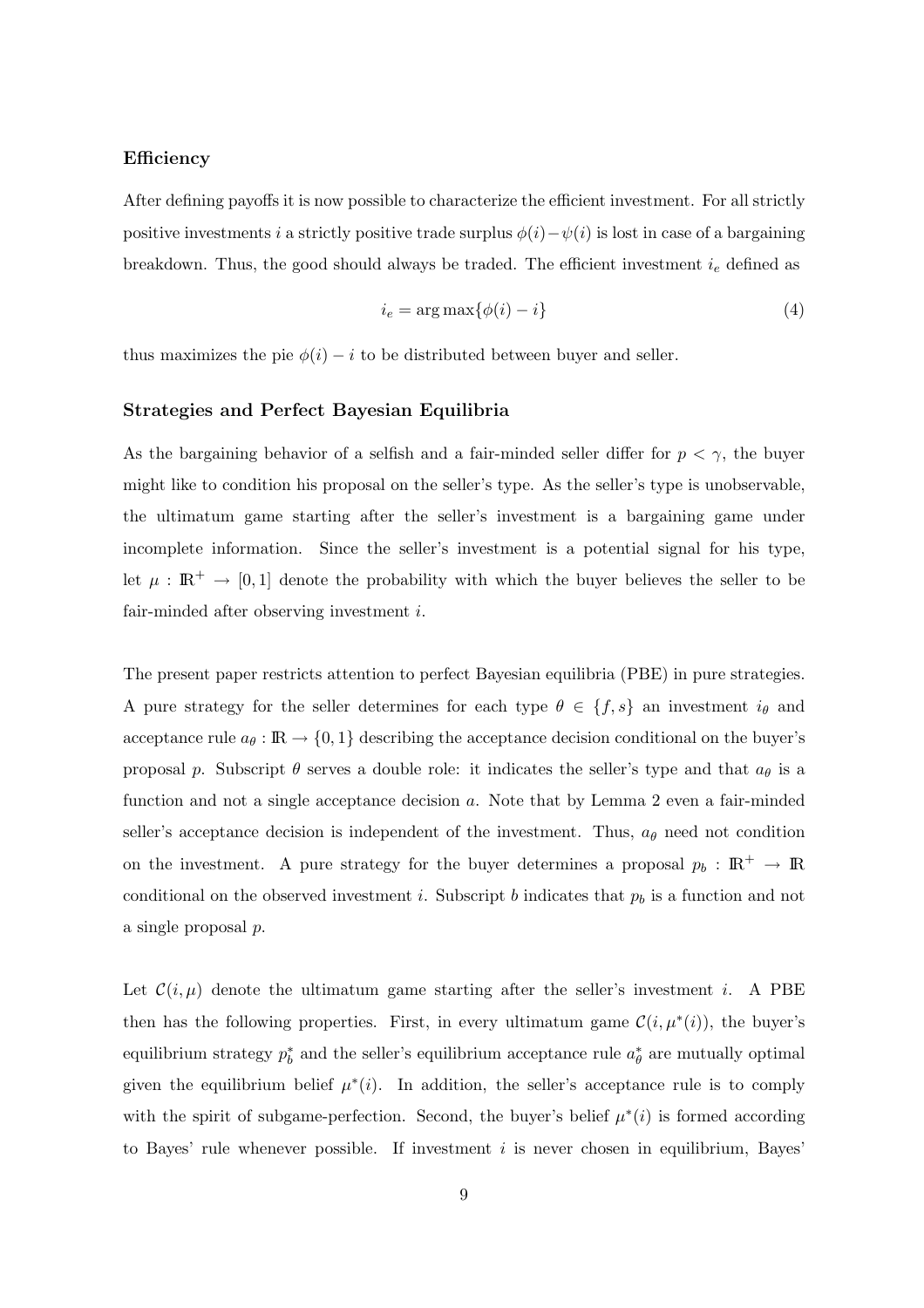rule is not applicable. In this case the equilibrium belief  $\mu^*(i)$  may be set freely. Finally, the seller's equilibrium investment  $i^*_{\theta}$  for both  $\theta \in \{f, s\}$  is optimal conditional on the anticipated equilibrium play in the ultimatum games  $\mathcal{C}(i, \mu^*(i))$ . Let  $U_s^*, U_f^*,$  and  $U_b^*$  denote the equilibrium payoff of the selfish seller, the fair-minded seller, and the buyer, respectively.

Since only pure strategies are considered, there are only two classes of equilibria, *pooling* and *separating equilibria*. In a pooling equilibrium both types of sellers choose the same equilibrium investment,  $i_s^* = i_f^* = i^*$ . Since thus  $\mu^*(i^*) = \pi$ , there is no updating of beliefs on the equilibrium path. In a separating equilibrium both types of sellers choose different equilibrium investments,  $i_s^* \neq i_f^*$ . They thus reveal their type,  $\mu^*(i_s^*) = 0$  and  $\mu^*(i_f^*) = 1$ .

### 3 Perfect Bayesian Equilibria

### Equilibrium Play in the Ultimatum Game

Building on Lemma 2 the equilibrium behavior in any ultimatum game  $\mathcal{C}(i, \mu)$  can be characterized as follows.

Lemma 3 (Equilibrium Bargaining Behavior) In any pure strategy perfect Bayesian equilibrium the equilibrium behavior in any ultimatum game  $\mathcal{C}(i, \mu)$  is characterized as follows.

- 1. If  $\mu > \gamma$ , the buyers proposes  $p = \gamma$ . Both types of sellers accept and receive equilibrium payoff  $\gamma [\phi(i) - \psi(i)] + \psi(i) - i$ .
- 2. If  $\mu < \gamma$ , the buyers proposes  $p = 0$ . The selfish seller accepts, the fair-minded seller rejects, and both types of sellers receive equilibrium payoff  $\psi(i) - i$ .
- 3. If  $\mu = \gamma$ , equilibrium play can resemble both of the above characterizations generating identical equilibrium payoffs.

Two alternatives are potentially optimal for the buyer. Either he claims a relatively small share of the trade surplus,  $p = \gamma$ , and trades with certainty. Or he claims the entire trade surplus,  $p = 0$ , but trades only if the seller is selfish. As the probability of trade is  $\mu$  in the latter case, this belief determines which of the above alternatives is optimal. Essentially, the buyer bargains aggressively if and only if he is sufficiently convinced that the seller is selfish.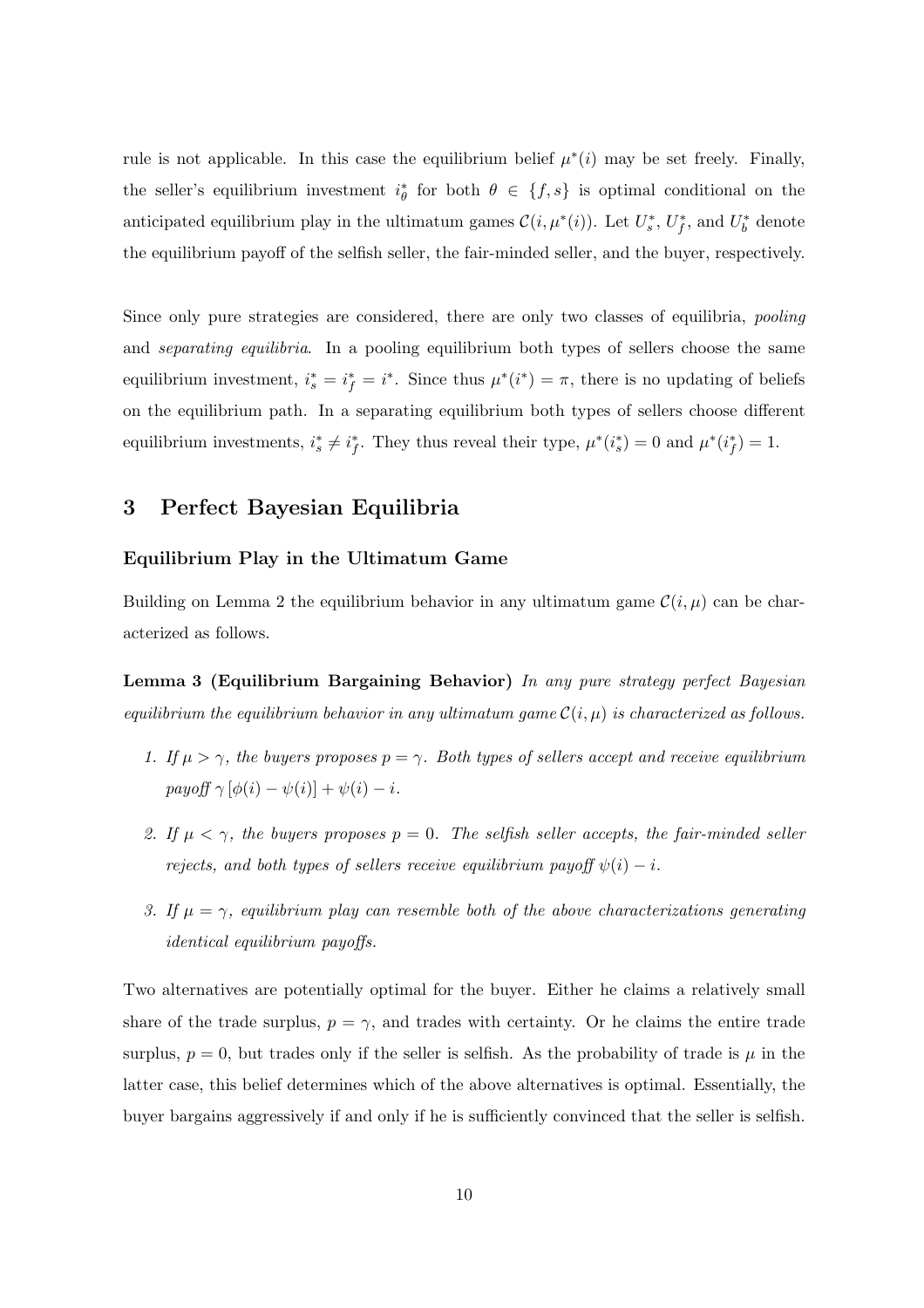The maximum payoff the seller can get if the buyer believes him to be selfish with certainty will play a special role in the ensuing analysis. Define this payoff as

$$
U_0 = \max_i \{ \psi(i) - i \} \tag{5}
$$

with corresponding maximizer  $i_0$ .

#### Complete Information Benchmark

To disentangle the impact of fairness and incomplete information this section analyzes the efficiency of incomplete contracts if the seller can be fair-minded or selfish and his preferences are observable. As the buyer then knows the seller's type, his bargaining behavior is independent of the seller's investment. After investing  $i$  the selfish seller always receives a payoff of  $\psi(i) - i$ , whereas the fair-minded seller always receives a payoff of  $\gamma[\phi(i) - \psi(i)] + \psi(i) - i$ . The equilibrium investments maximize these payoffs, therefore

Proposition 1 (Complete Information Equilibrium) Suppose the seller's type is observable. Then there exists a unique subgame-perfect Nash equilibrium in which the good is always traded and

$$
i_s = \arg\max_i \left\{ \psi(i) - i \right\} \quad and \quad i_f = \arg\max_i \left\{ \gamma \left[ \phi(i) - \psi(i) \right] + \psi(i) - i \right\}
$$

characterize the unique equilibrium investments. As  $i_s < i_f < i_e$  both types of sellers under-invest.

As he receives a larger share of the trade surplus, a fair-minded seller invests more than a selfish seller. But since not even the fair-minded seller receives all the trade surplus, both types still invest less than the efficient investment. Fairness thus mitigates, but does not solve the hold-up problem.

### Pooling Equilibria

Investment incentives change radically if preferences are unobservable. If the seller's type is private information, the buyer's belief depends on the seller's investment. In a pooling equilibrium both types of sellers choose the same equilibrium investment  $i^*$ . On the equilibrium path the buyer thus learns nothing about the seller's type and keeps his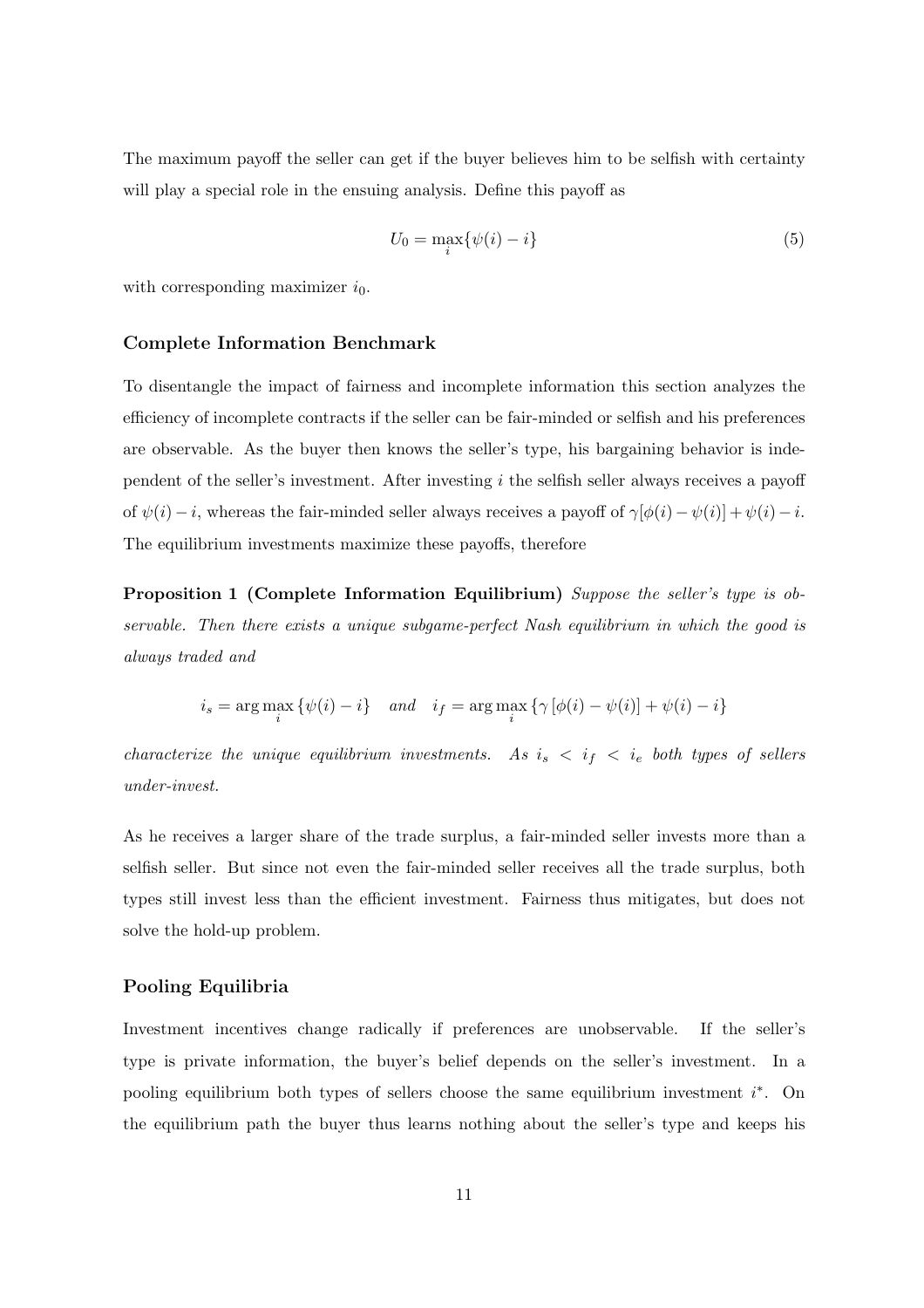prior belief  $\pi$ . The equilibrium payoff of both types of sellers is then determined by Lemma 3.

Investment  $i^*$  can be supported as equilibrium investment in a pooling equilibrium if and only if there are no profitable deviations. As in a pooling equilibrium both types of sellers always choose the same investment  $i^*$ , deviating and choosing any other investment i is out-of-equilibrium. Since then Bayes' rule cannot be applied, the buyer's out-of-equilibrium belief  $\mu^*(i)$  can be chosen freely. By Lemma 3 it is most disadvantageous for both types of sellers if the buyer believes him to be selfish with certainty. Both types of sellers then get a deviation payoff of  $\psi(i) - i$ . Choosing this most unfavorable belief for all out-ofequilibrium investments, the seller can thus get a deviation payoff up to  $U_0$  by maximizing over his deviation investment. Consequently, an investment  $i^*$  can be supported in a pooling equilibrium if and only if both types get an equilibrium payoff  $U^*_{\theta}$  weakly larger than  $U_0$ . Building on

**Lemma 4** For all  $\gamma \in ]0,1[$ , the set

$$
I = \left\{ i \in \mathbb{R}^+ : \gamma \left[ \phi(i) - \psi(i) \right] + \psi(i) - i \ge U_0 \right\}
$$

forms a non-empty, bounded, and closed interval  $[i, \overline{i}] \in I\!\!R^+$ .

the set of pooling equilibria can be characterized as follows.

### Proposition 2 (Pooling Equilibria)

- 1. If  $\pi \geq \gamma$ , there exists a continuum of pooling equilibria in which both types of sellers invest  $i^* \in I$  and the good is always traded.
- 2. If  $\pi < \gamma$ , there exists a unique pooling equilibrium in which both types of sellers invest  $i_0$  and the good is traded if and only if the seller is selfish.

The above proposition is based on the following intuition. Although the investment choice is continuous, the buyer's equilibrium beliefs create a discontinuity in the seller's objective function. If the seller chooses an investment just marginally lower than the equilibrium investment, the buyer's belief changes. This affects his proposal and thus causes a payoff jump for the seller. Given the buyer rather believes the seller to be selfish when observing an out-of-equilibrium investment,  $\mu^*(i) < \gamma$ , he then bargains aggressively and claims the entire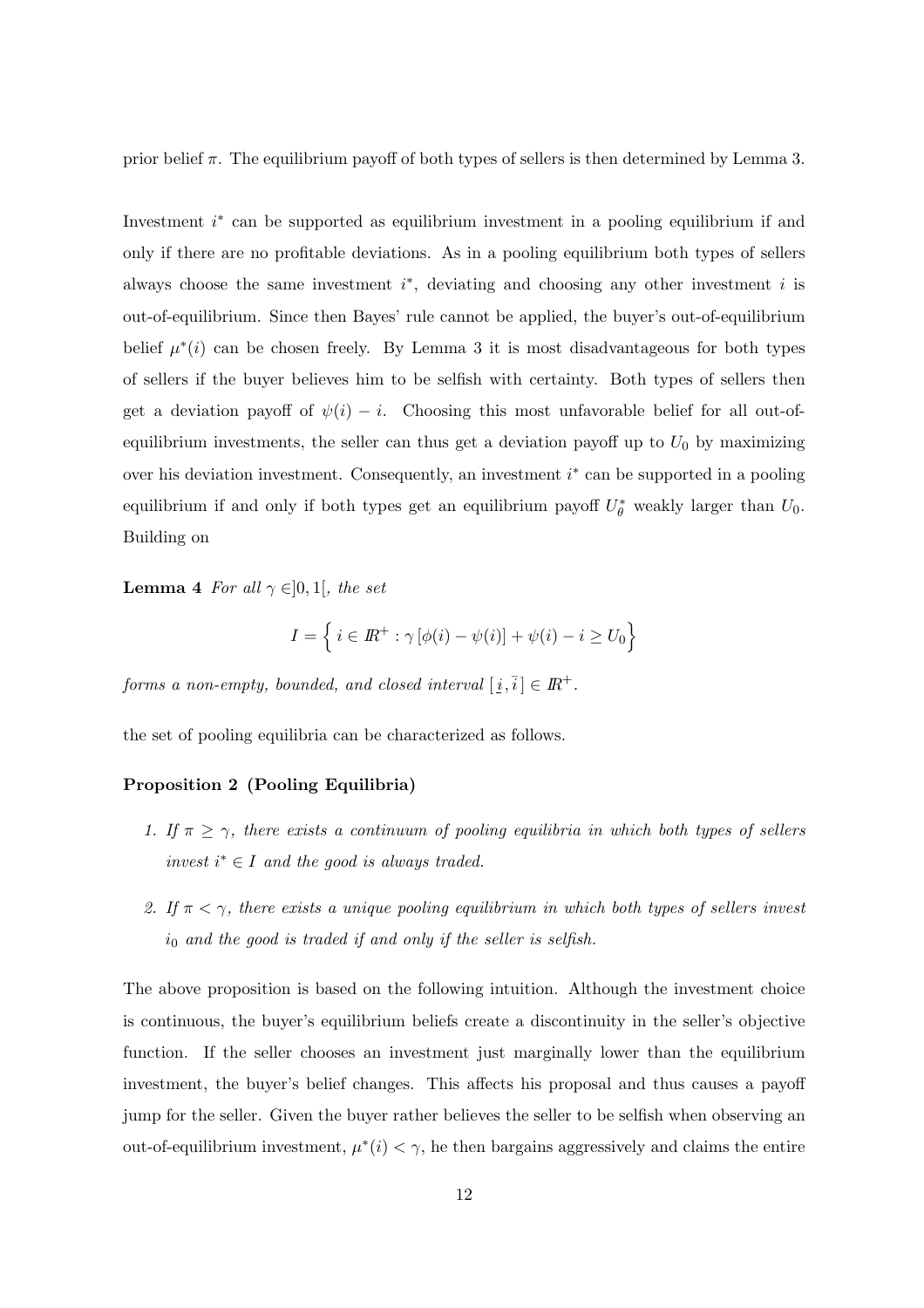trade surplus. In equilibrium, a seller can thus get the large share  $\gamma$  of the trade surplus if and only if he chooses the equilibrium investment  $i^*$ . This can generate very strong investment incentives.

#### Separating Equilibria

Although the preferences of the selfish and the fair-minded seller are very similar, they are not identical whenever the buyer proposes p smaller than  $\gamma$  and the seller accepts. Indeed, there exist separating equilibria. However, due to the following lemma the set of separating equilibria is very degenerate. It is included here more for the sake of showing that the signalling is no cheap talk.

### **Lemma 5** In every PBE, both types of sellers get the same equilibrium payoff,  $U_s^* = U_f^*$ .

Each type of seller can get the other typ's equilibrium payoff by mimicking the investment and then optimizing over the acceptance decision. In a separating equilibria both types of sellers must thus be indifferent between their and the other type's equilibrium investment. As both reveal their type in equilibrium, the buyer proposes  $p_b^*(i_s^*) = 0$  after observing the selfish seller's equilibrium investment. As the selfish seller can get no worse response when deviating, his equilibrium investment must be  $i_0$  maximizing  $\psi(i) - i$ . Lemma 5 then implies

**Proposition 3 (Separating Equilibria)** There exist two separating equilibria in which the selfish seller invests  $i_s^* = i_0$ , the fair-minded seller invests  $i_f^* \in \{\underline{i}, \overline{i}\}$  as defined in Lemma 4, and the good is always traded.

In these equilibria, the buyer believes the seller to be selfish with certainty whenever observing any investment other than the fair-minded seller's equilibrium investment  $i_f^*$ . When deviating, the fair-minded seller thus faces the proposal  $p_b^*(i) = 0$ . He rejects, and consequently gets a deviation payoff of  $\psi(i) - i$ . Even though he can optimally adjust his deviation investment i to the expected proposal, he can get no more than his equilibrium payoff by construction. If the selfish seller mimics the fair-minded seller's equilibrium investment  $i_f^*$ , he can falsely convince the buyer that he is fair-minded. But even though he thereby gets the larger share  $\gamma$  of the trade surplus, he has to choose the relatively unprofitable investment  $i^*$ , which is either very low, thus generating a low trade surplus, or very high, thus causing very high investment costs. This prevents deviations by the selfish seller.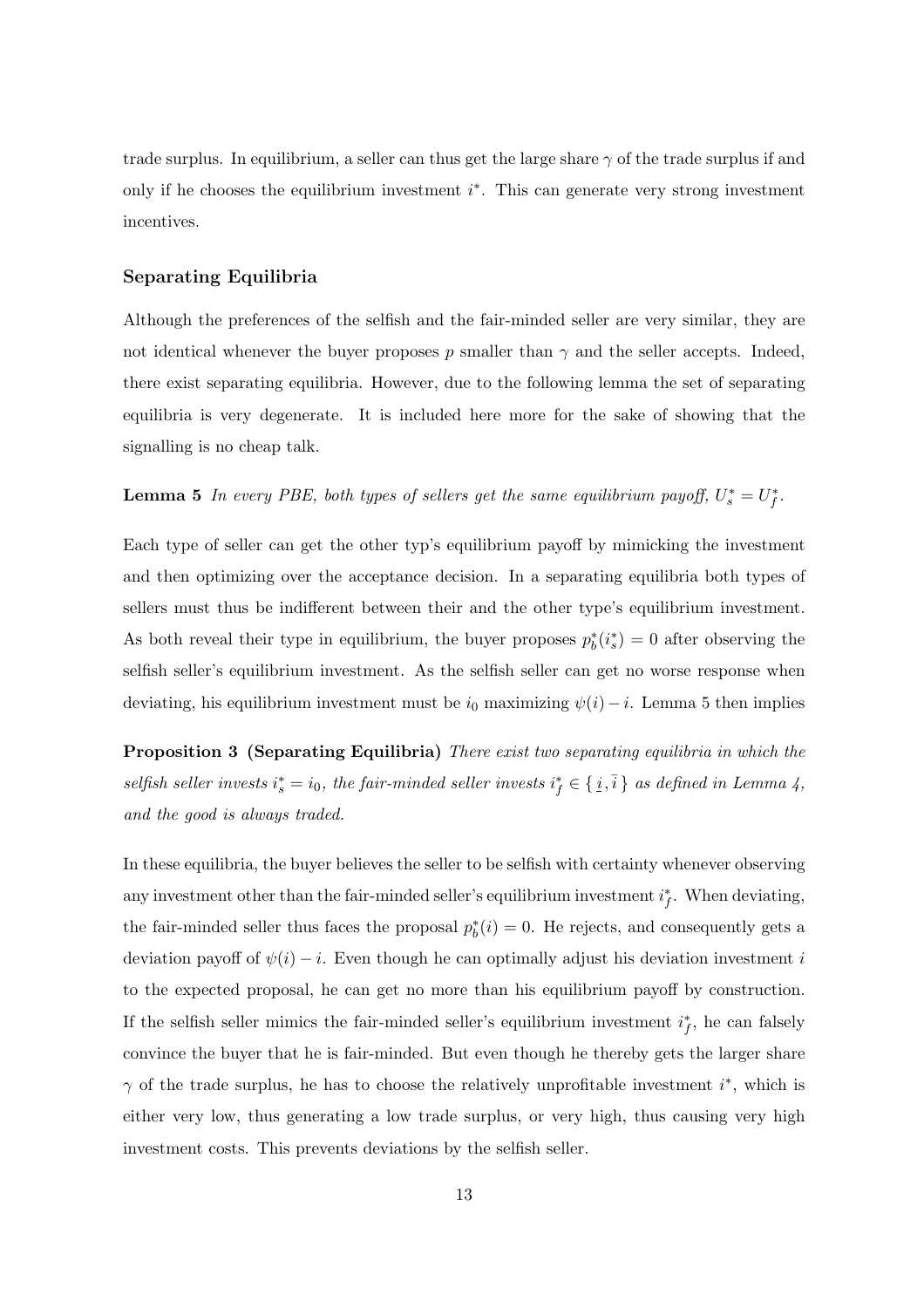### Graphical Illustration

Figure 1 provides a graphical illustration of the above arguments. If the seller's type is observable, the fair-minded seller gets a payoff of  $\gamma[\phi(i) - \psi(i)] + \psi(i) - i$  whereas the selfish seller gets a payoff of  $\psi(i) - i$  when investing i. By choosing the right investment the fairminded seller can move along the upper, whereas the selfish seller can move along the lower curve in Figure 1. Thus, the unique equilibrium investments are  $i_f$  for the fair-minded, and  $i_0$  for the selfish seller.



Figure 1: Set of investments supportable as pooling equilibrium for  $\pi \ge \gamma$ .

If the seller's type is unobservable, his payoff depends on the buyer's belief when investing  $i$ . In the considered example, the prior belief  $\pi$  is sufficiently high as to induce the buyer to make the generous proposal  $\gamma$  whenever he does not learn anything about the seller's type. In a pooling equilibrium both types of sellers thus get an equilibrium payoff lying on the upper curve. As this equilibrium payoff must exceed the maximum deviation payoff  $U_0$ , all the investments lying in the interval  $[A, B]$  can be supported in a pooling equilibrium. Investment  $i^*$  provides a - particularly inefficient - example. Moreover, Figure 1 shows that there also exist two separating equilibria in which the selfish seller always invests  $i_0$  and the fair-minded seller invests either A or B.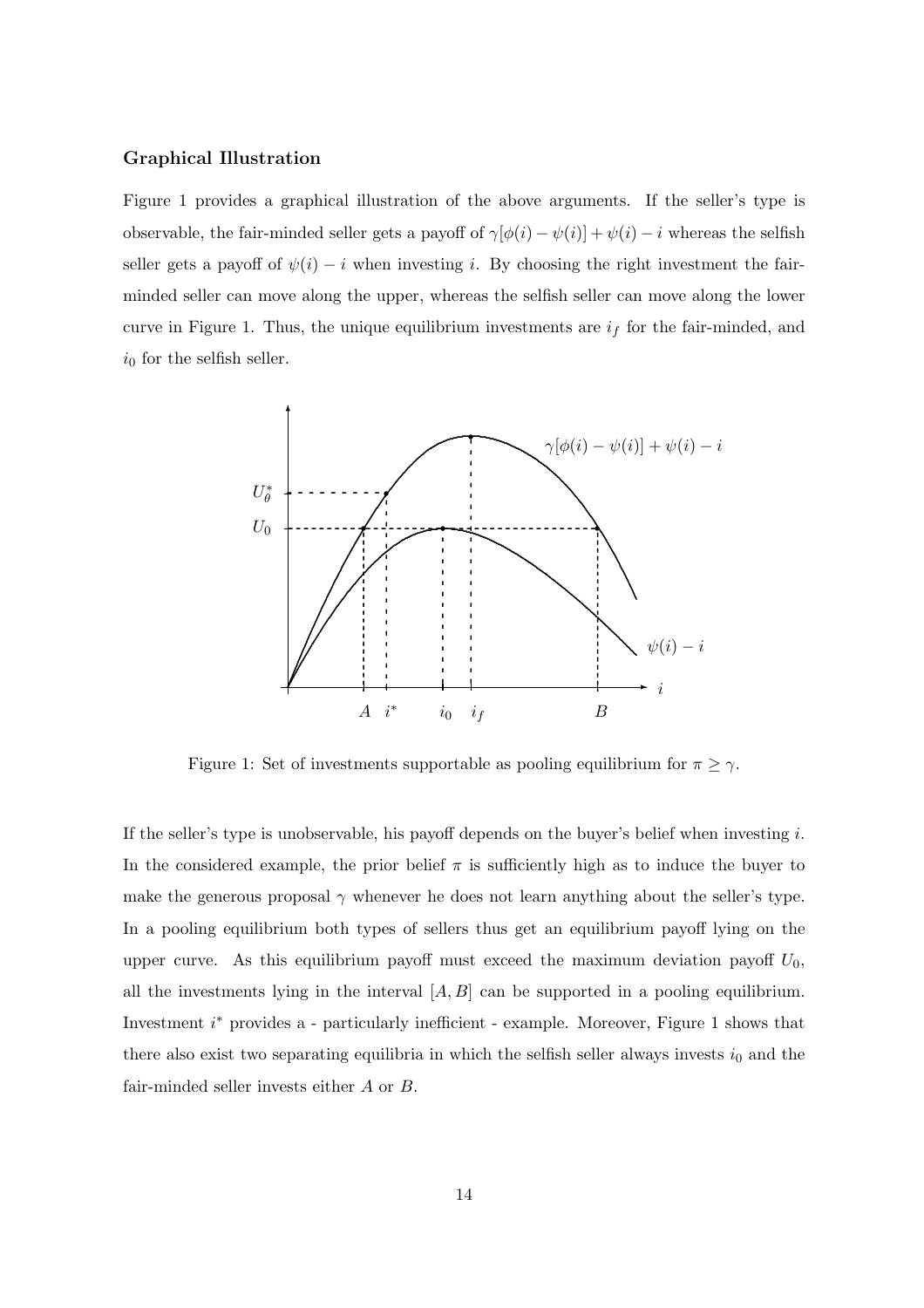#### The Discontinuity in the Fair-Minded Seller's Preferences

The discontinuity of the fair-minded seller's preferences at  $p = \gamma$  is crucial for the existence of the above PBE. Suppose the seller's preferences are continuous, but that he still receives a payoff of  $u_f(i, \cdot, 0) = \psi(i) - i$  if the good is not traded. Let  $\gamma > 0$  denote the cutoff proposal at which such a fair-minded seller is just indifferent between accepting and rejecting. By the very definition of  $\gamma$  this implies  $u_f(i, \gamma, 1) = u_f(i, \gamma, 0) = \psi(i) - i$ . In any PBE the buyer proposes  $p = \gamma$  if he believes the seller to be fair-minded with certainty. Even in this case the fair-minded seller gets exactly his outside option. If instead the buyer believes him to be selfish, he proposes  $p = 0$ . However, as the fair-minded seller thus always receives his outside option independently of the buyer's belief and the corresponding equilibrium proposal, he chooses  $i_0 = \arg \max_i {\{\psi(i) - i\}}$  in equilibrium.

With continuous preferences, the fair-minded seller essentially no longer benefits from the buyer believing him to be fair-minded. Even though the fair-minded seller then receives a larger share of the trade surplus, this payoff bonus is by definition exactly compensated by some sort of suffering, for example from inequity aversion. However, von Siemens (2004) shows that the general idea of the model can be preserved if the bargaining game is suitably extended: it is only crucial that both types of sellers get a rent in excess of their outside option if the buyer rather believes the seller to be fair-minded. As continuous preferences make the exposition more complicated while leaving the general idea unchanged, the present model restricts attention to the simpler case with discontinuous preferences.

### 4 Incomplete Information and Investment Incentives

### Incomplete Information and Efficiency

Incomplete information thus has the following impact on investment incentives. If preferences are observable, the buyer exploits the hold-up situation less - bargains less aggressively - if and only if the seller is fair-minded. Investment incentives are thus improved for the fairminded seller, but remain unchanged for the selfish seller. However, investment incentives for both types might be affected if information is incomplete. In a pooling equilibrium the buyer's reaction to the equilibrium investment is irrespective of the seller's type. If the prior probability of meeting a fair-minded seller is sufficiently high,  $\pi \geq \gamma$ , the buyer bargains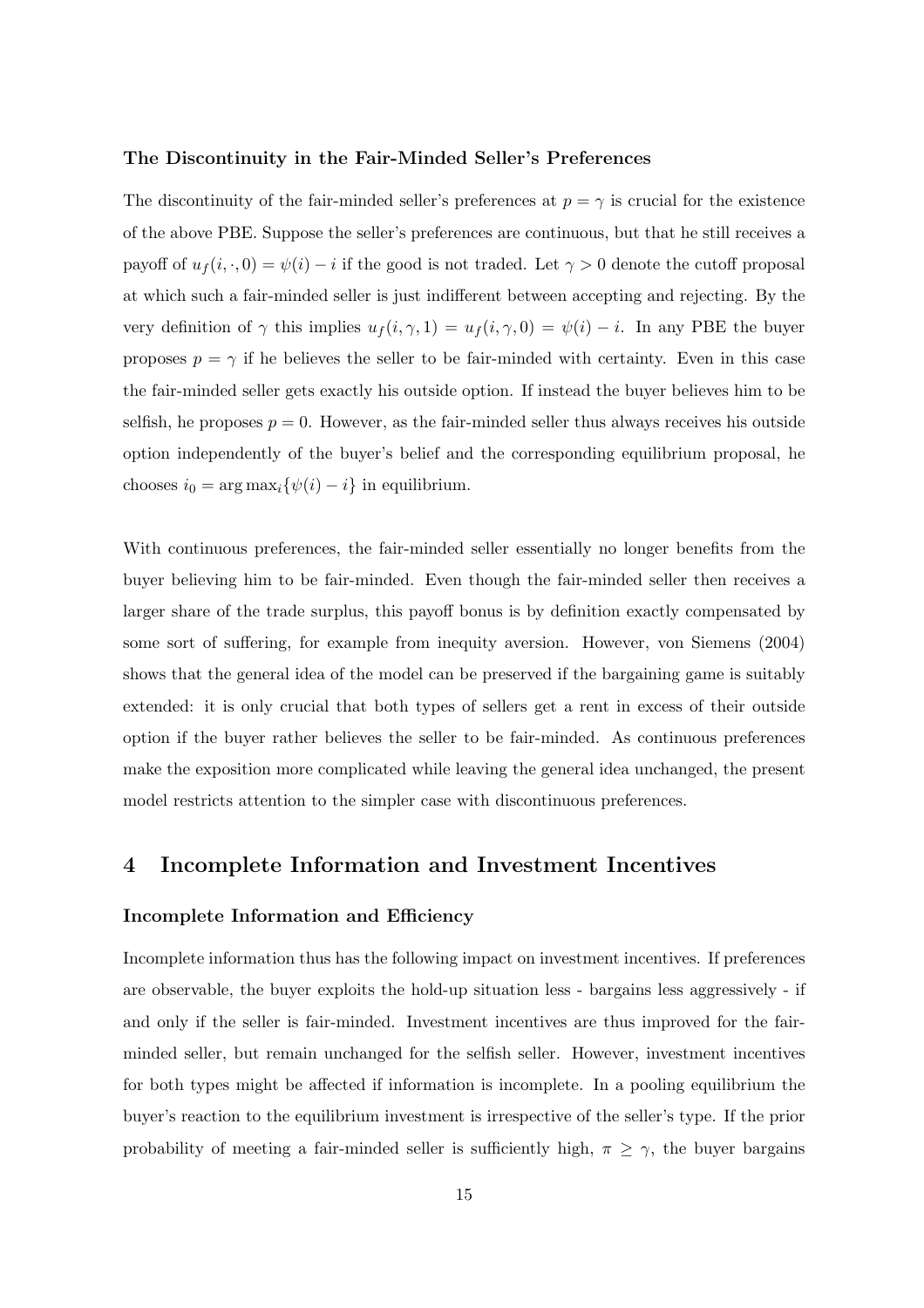as if the seller was fair-minded and offers the seller the high share  $\gamma$  of the trade surplus. This improves investment incentives for both types of sellers. As a direct consequence of Proposition 2, Proposition 4 in fact describes the necessary and sufficient conditions under which an efficient PBE exists.

**Proposition 4 (Efficient Equilibrium)** If and only if  $\pi \geq \gamma$  and  $i_e \in I$ , there exists a PBE in which both types of sellers invest efficiently and the good is always traded.

Investment incentives, however, clearly depend on the considered PBE. As with most signalling games there are multiple equilibria that differ enormously with respect to their efficiency. This can best seen with the help of the example in Figure 1. In this case both types of sellers choose an equilibrium investment  $i^*$  that is even smaller than the selfish seller's complete information equilibrium investment  $i_0$ , but both get a large share of the small trade surplus. The trade surplus might increase when deviating, but the seller's share of the trade surplus then drops. This makes deviating unprofitable. By the same logic there might also exist pooling equilibria in which both types of sellers overinvest. Note that this can happen even though the seller has no formal bargaining power. Moreover, if the prior probability for the seller is sufficiently small,  $\pi < \gamma$ , the good is no longer traded in case the seller is fair-minded. Incomplete information can thus add a new source of inefficiency by preventing the ex-post efficient trade of the good.

### Standard Equilibrium Refinements

Unfortunately, standard equilibrium refinements cannot reduce the set of equilibrium investments. Consider the most standard and basic refinement, Equilibrium Dominance.<sup>4</sup> Say a proposal is an equilibrium response if there exists a belief making this proposal optimal for the buyer. Say an out-of-equilibrium investment is *equilibrium dominated* for a particular type if even the equilibrium response most favorable for this type generates a deviation payoff strictly smaller than his equilibrium payoff. According to Equilibrium Dominance the buyer's belief should then put no probability mass on a particular type when the observed out-of-equilibrium investment is equilibrium dominated for this, but not for the other type. However, in the present setting the buyer's equilibrium response most favorable for both

<sup>&</sup>lt;sup>4</sup>In a setting with only two types Equilibrium Dominance is equivalent to the Intuitive Criterion by Cho and Kreps (1987). For details see the appendix of Chapter 13 in Mas-Colell, Whinston, and Green (1995).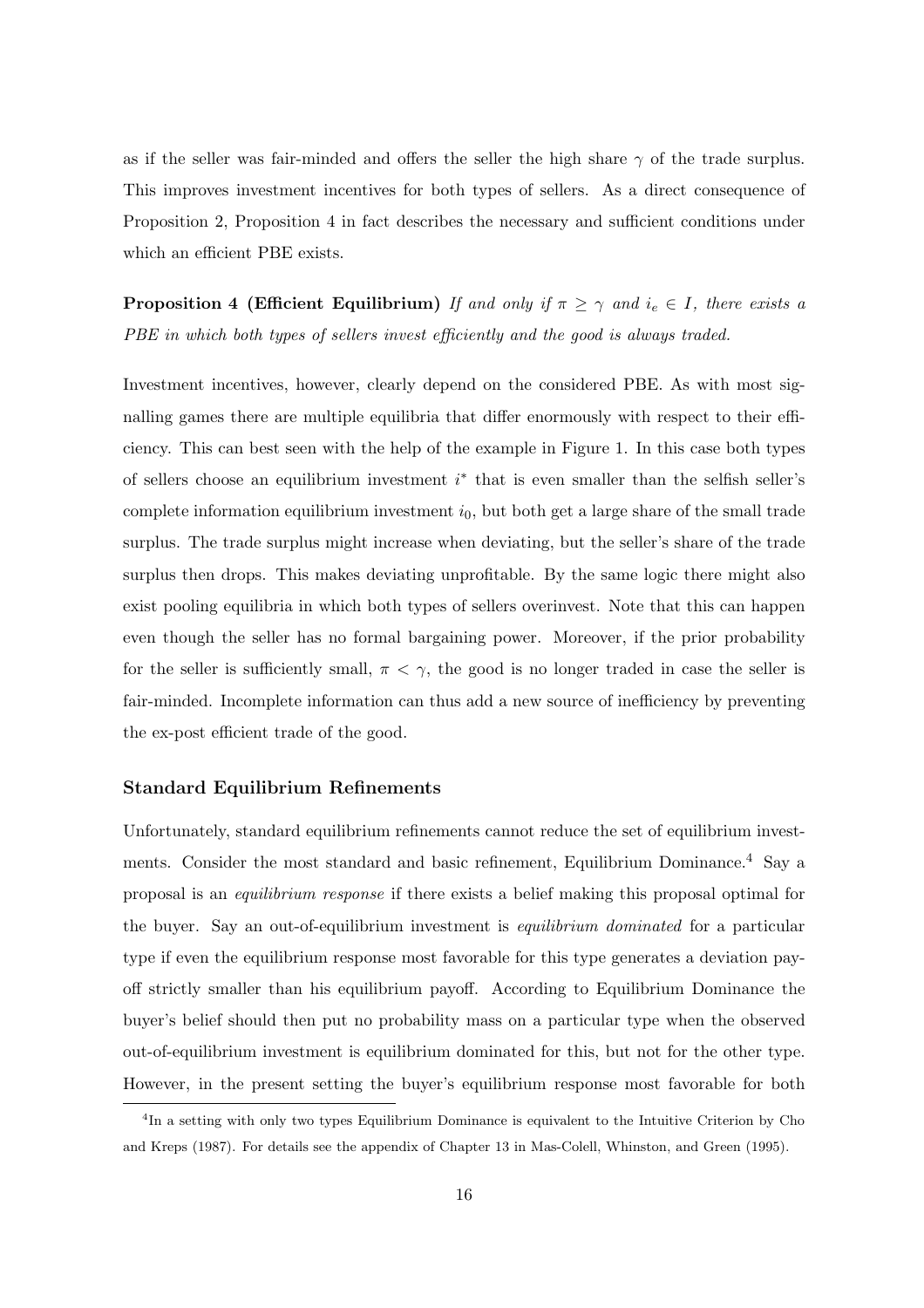types is to propose  $\gamma$ , thereby giving both types the same maximum deviation payoff. As both types get the same equilibrium payoff by Lemma 5, it can never happen that a deviation is equilibrium dominated for one, but not the other type. Consequently, Equilibrium Dominance does not restrict the set of admissible out-of-equilibrium beliefs.

### Plausible Beliefs

Although not based on any established equilibrium refinement the following restriction of out-of-equilibrium beliefs in pooling equilibria seems very consistent with the underlying story and the common notion of fair-minded and selfish preferences. Suppose the seller has put high attention to details, and has thus produced a good of unexpectedly high quality. In this case it seems plausible to believe that the seller would respond aggressively to any unfair behavior by the buyer. Suppose, however, the seller has worked sloppily, and has thus produced a good of unexpectedly low quality. In that case he arguably appears to only care for his own benefit. Thus, say a pooling equilibrium has *plausible beliefs* if the buyer believes the seller to be fair-minded if he has invested more, and believes the seller to be selfish if he has invested less than the equilibrium investment. This restriction on out-of-equilibrium beliefs has the following impact on the set of pooling equilibria.

#### Proposition 5 (Pooling Equilibria with Plausible Beliefs)

- 1. If  $\pi \geq \gamma$ , there exists a continuum of pooling equilibria with plausible beliefs in which both types of sellers invest  $i^* \in I$  satisfying  $i^* \geq i_f$ .
- 2. If  $\pi < \gamma$ , there exists no pooling equilibrium with plausible beliefs.

Given the above definition of plausible beliefs the seller appears fair-minded when choosing an unexpectedly high investment. As he then gets the high share  $\gamma$  of the trade surplus, such a deviation can potentially be profitable even if the seller already gets share  $\gamma$  in equilibrium. Whether a profitable deviation exists depends on the equilibrium investment. If it is relatively small, investing more increases the seller's payoff as it gets him closer to the investment  $i_f$ optimal if the seller gets share  $\gamma$  of the trade surplus. If, however, the equilibrium investment is weakly larger than  $i_f$ , investing more is not profitable as it moves him further away from  $i_f$ . Thus, only investments that are weakly larger than  $i<sub>f</sub>$  can be supported as equilibrium choice in a pooling equilibrium with plausible beliefs. In this case even the least efficient pooling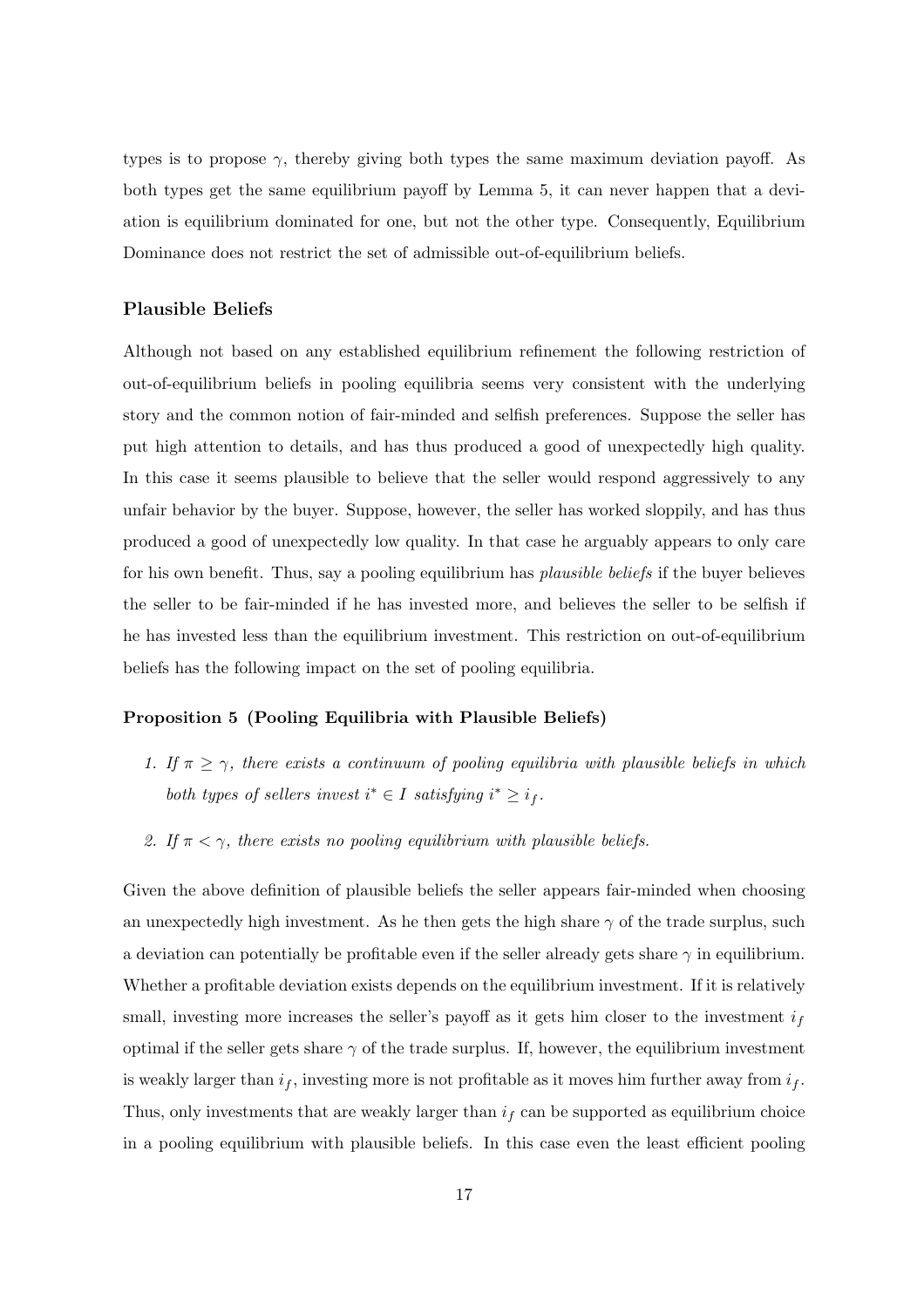equilibrium is more efficient than the situation under complete information. Moreover, as the efficient investment  $i_e$  exceeds  $i_f$  by Lemma 1, an existing efficient PBE can always be supported as a pooling equilibrium with plausible beliefs.

### 5 Anecdotal Evidence and Summary

The following anecdote from the author's personal experience nicely illustrates the relevance of the above results for typical hold-up situations. A nearby neighbor commissioned a mason to embellish his entrance area. Entrance areas are not transferable, so the mason's investment was clearly very relation-specific. Work was mostly carried out on Sundays, which is illicit in Germany. Thus, there was probably no legally enforceable contract. Once the entrance had been finished one should expect the neighbor to exploit the arising hold-up situation. And indeed, he refused to pay the mason *anything at all*. The mason's reaction, however, is noteworthy. During one of the following nights he emptied buckets full of concrete on the newly paved doorsteps. This costly act had no impact on the bargaining. Moreover, if the neighbor had anticipated the mason's reaction, he presumably would have paid the agreed price. The story therefore suggests that individual exhibit heterogeneous bargaining behavior, and that this behavior is difficult to predict. Finally, the mason personally bandied his criminal behavior about the neighborhood even though this could have resulted in legal consequences. This was probably done in order to build up some reputation for being a tough guy, thus indicating that individuals are aware of the strategic situation characterized by incomplete information.

The interaction of fairness with incomplete information on an individual's preferences lies at the heart of the present model. If preferences are unobservable, changing the investment might change the buyer's belief about the seller's type, thus the buyer's bargaining behavior, and ultimately the seller's share of the trade surplus. This can generate very strong investment incentives. As in most signalling models, there are multiple equilibria differing with respect to their efficiency. But although standard equilibrium refinements have no bite, restricting out-of-equilibrium beliefs in a way consistent with the underlying story generates at least a tendency towards high equilibrium investments. The model thus offers an explanation for the widespread and seemingly successful use of incomplete contracts.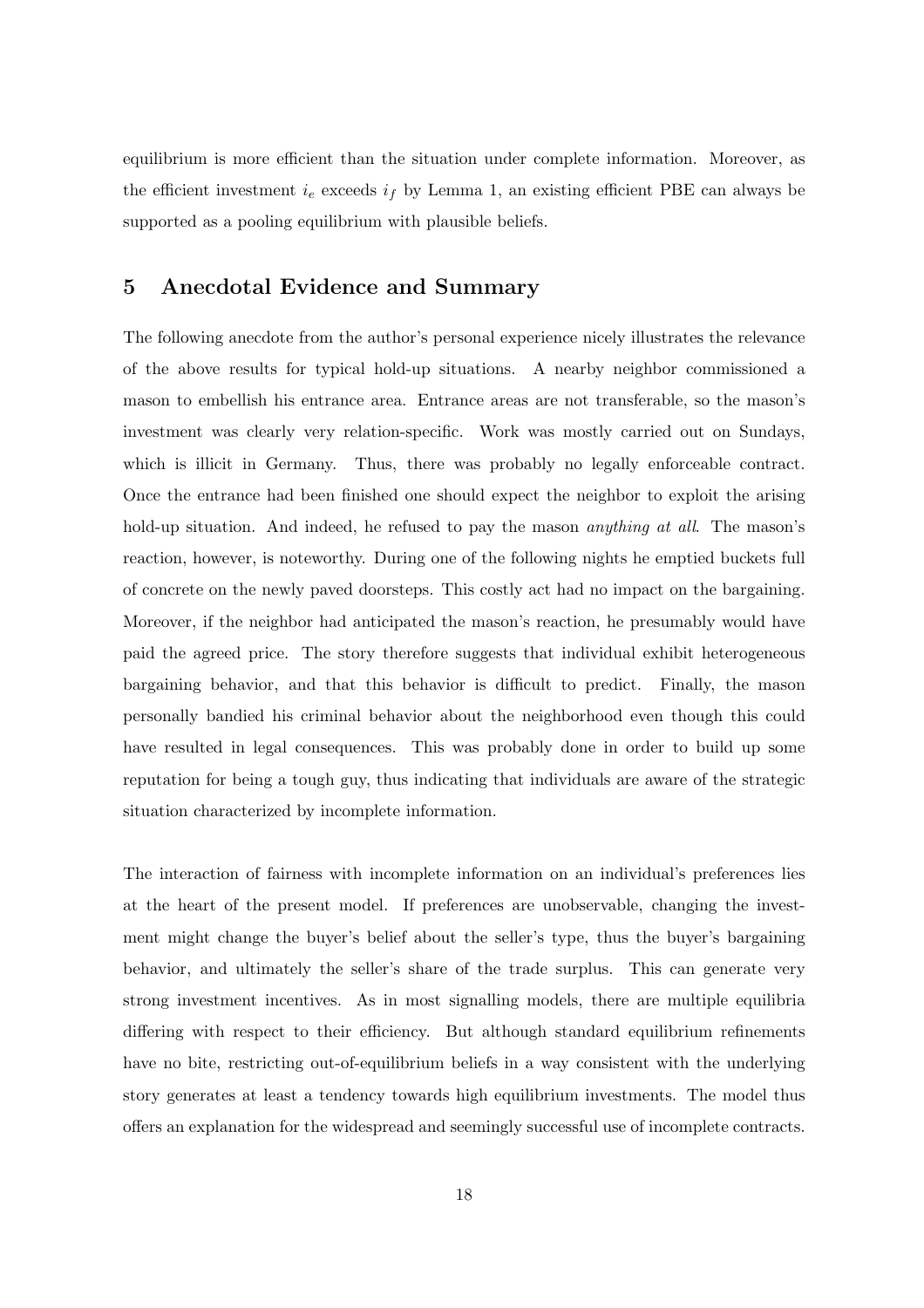### Appendix

### Proof of Lemma 1

By Assumption 3,  $k[\phi(i) - \psi(i)] + \psi(i) - i$  is strictly concave. By Assumption 6, it has a unique, positive, and finite maximizer. By Assumption 5 and the implicit function theorem, the maximizer is strictly increasing in  $k$ . By Assumption 1, the corresponding maximum is positive. As  $k' > k$  implies  $k' [\phi(i) - \psi(i)] + \psi(i) - i > k [\phi(i) - \psi(i)] + \psi(i) - i$  for all i, it is strictly increasing in  $k$ .  $Q.E.D.$ 

### Proof of Lemma 3

a) Suppose the buyer holds belief  $\mu$  after observing investment i. By Lemma 2, setting  $p > \gamma$ and  $p \in ]0, \gamma[$  cannot be optimal, as decreasing p then increases the buyer's payoff in case of trade while leaving the probability of trade unaffected. Thus, in any pure strategy Bayesian equilibrium the buyer sets  $p \in \{0, \gamma\}.$ 

b) Consider  $p = \gamma$ . As both types of sellers always accept by Lemma 2, this generates equilibrium payoff  $(1-\gamma)[\phi(i)-\psi(i)]$  for the buyer and equilibrium payoff  $\gamma[\phi(i)-\psi(i)]+\psi(i)-i$  for both types of sellers. By part a) of this proof, any deviation  $p' > \gamma$  cannot be profitable as it is dominated by  $p = \gamma$ . Consider a deviation  $p' \in [0, \gamma]$ . Whereas the fair-minded seller rejects by Lemma 2, the expected maximum attainable deviation payoff depends on the acceptance decision of the selfish seller at  $p' = 0$ . If the selfish seller accepts all  $p' \geq 0$ , the buyer's optimal deviation is  $p' = 0$ , thus generating maximum deviation payoff  $(1 - \mu)[\phi(i) - \psi(i)]$ . If the selfish seller rejects  $p' = 0$ , the above maximum deviation payoff can be approximated arbitrarily closely by deviating to  $p' = \epsilon$  with  $\epsilon > 0$  but arbitrarily small, which must always be accepted by the selfish seller. Setting  $p = \gamma$  thus forms a perfect Bayesian equilibrium if and only if  $(1-\gamma)[\phi(i)-\psi(i)] \geq (1-\mu)[\phi(i)-\psi(i)]$ , that is if and only if  $\mu \geq \gamma$ .

c) Consider  $p = 0$ . Whereas the fair-minded seller rejects by Lemma 2, the selfish seller must accept in equilibrium, as the buyer can otherwise increase his profit by deviating to any  $p' \in ]0, \gamma]$ . Thus,  $p = 0$  gives the buyer equilibrium payoff  $[1 - \mu(i)][\phi(i) - \psi(i)]$ , and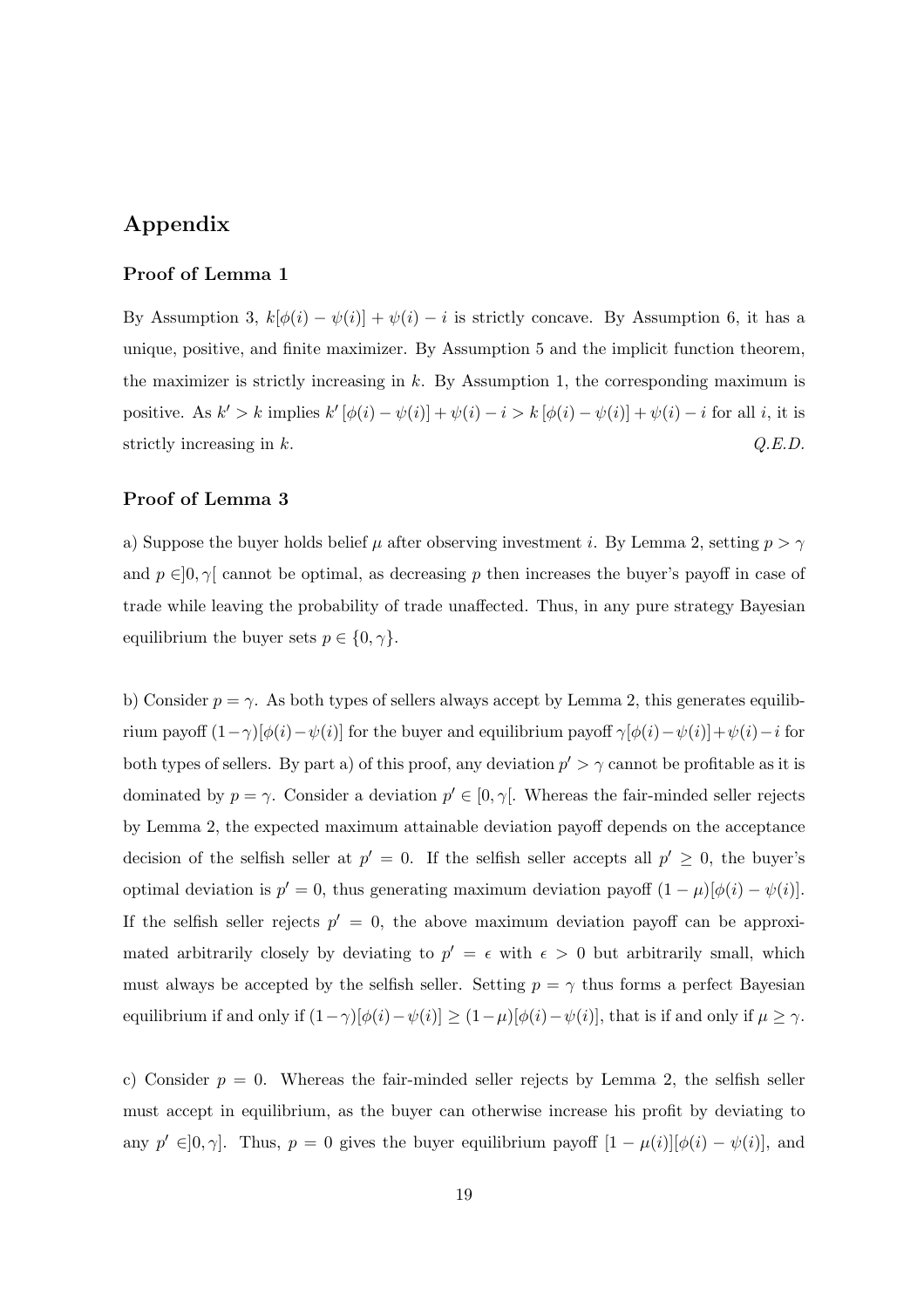equilibrium payoff  $\psi(i)-i$  for both types of sellers. By the argument in part a) and b) of this proof, the buyer's most profitable deviation is  $p' = \gamma$  generating maximum deviation payoff  $(1 - \gamma)[\phi(i) - \psi(i)]$ . Comparing payoffs,  $p = \gamma$  can form a perfect Bayesian equilibrium if and only if  $\mu \leq \gamma$ .

d) By the above arguments, the two types of pure strategy perfect Bayesian equilibria coexist if and only if  $\mu = \gamma$ .  $Q.E.D.$ 

### Proof of Proposition 1

As the seller's type is observable, the buyer holds belief  $\mu^*(i) = 0$  if the selfish seller, and  $\mu^*(i) = 1$  if the seller is fair-minded. This belief is independent of the seller's investment. For given i, equilibrium behavior and payoffs are determined by Lemma 3. Equilibrium investments follow from each type of seller's maximization with respect to  $i$ . By Lemma 1, equilibrium investments are unique, where  $i_s < i_f < i_e$ .  $Q.E.D.$ 

### Proof of Lemma 4

**Proof:** a) Since  $\gamma > 0$  and  $\phi(i) - \psi(i) > 0$  for all i, inequality  $\gamma [\phi(i) - \psi(i)] + \psi(i) - i > \psi(i) - i$ holds for all  $i$ . As  $I$  thus includes  $i_0$ , it is non-empty.

b)  $\gamma [\phi(i) - \psi(i)] + \psi(i) - i$  is strictly concave by Assumption 3. As I is the upper contour set of this function with respect to  $U_0$ , I is convex. As the boundaries are included,I forms a closed interval in  $\mathbb{R}^+$ .

c) Suppose  $\gamma[\phi(0) - \psi(0)] + \psi(0) - 0 = \gamma \phi(0) \ge U_0$ . Then set  $i = 0$ . Suppose  $\gamma[\phi(0) - \psi(0)] + \psi(0) - 0 < U_0$ . Since  $\gamma > 0$ , inequality  $U_0 < \gamma[\phi(i_0) - \psi(i_0)] + \psi(i_0)$  holds. As  $i_0 < \arg \max_i {\gamma [\phi(i) - \psi(i)] + \psi(i) - i}$  by Assumption 5,  $\gamma [\phi(i) - \psi(i)] + \psi(i) - i$  is strictly increasing in  $[0, i_0]$  by its concavity. As it is continuous, monotonicity and the mean value theorem imply the existence of a unique  $i \in ]0, i_0[$ .

d) Since  $\gamma > 0$ , inequality  $\max_i {\gamma [\phi(i) - \psi(i)] + \psi(i) - i} > U_0$  holds. For all  $i >$  $\arg \max_i {\gamma [\phi(i) - \psi(i)] + \psi(i) - i},$  the function  $\gamma [\phi(i) - \psi(i)] + \psi(i) - i$  is strictly decreasing. By Assumption 3 and 6, it goes to minus infinity as  $i$  goes to plus infinity. As it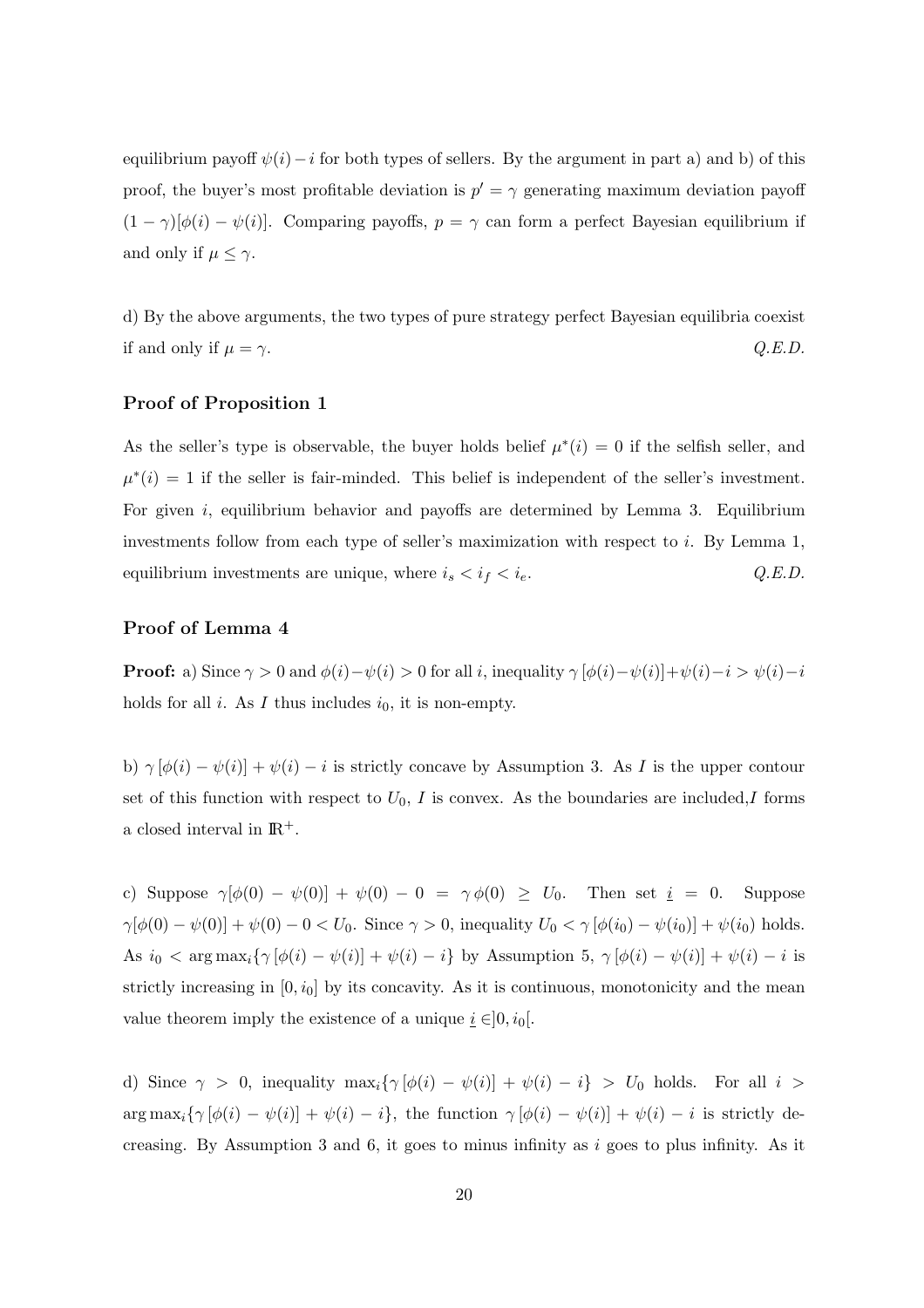is continuous, its monotonicity and the mean value theorem imply the existence of a unique and finite  $\overline{i}$ . As  $\overline{i}$  is finite, I is bounded.  $Q.E.D.$ 

### Proof of Proposition 2

a) Consider a pooling equilibrium with equilibrium investment  $i^*$ . Since there is pooling, the buyer holds belief  $\mu^*(i^*) = \pi$ .

b) By Lemma 3, the buyer's most discouraging equilibrium belief to any out-of-equilibrium investment *i* is  $\mu^*(i) = 0$ , thereby giving both types of sellers a deviation payoff  $\psi(i) - i$ . The supremum deviation payoff is thus  $U_0$ , which is attainable if and only if  $i^* \neq i_0$ . As otherwise there must exist a profitable deviation,  $U_{\theta}^* \geq U_0$  must hold for both  $\theta \in \{s, f\}$ . This condition is also sufficient since, out-of-equilibrium beliefs can be chosen arbitrarily. Thus, there exists a pooling equilibrium if and only if  $U_{\theta}^* \ge U_0$  for  $\theta \in \{s, f\}$ .

c) Suppose  $\pi \geq \gamma$ . By Lemma 3 and  $\gamma$ , the maximum equilibrium payoff for both types of sellers is given by  $\gamma[\phi(i^*) - \psi(i^*)] + \psi(i^*) - i^*$ . By part b) of this proof and the very definition of I, investment  $i^*$  can thus be supported in equilibrium if and only if  $i^* \in I$ . As for all  $\gamma > 0$  the set I is non-empty by Lemma 4, such pooling equilibria exist.

d) Suppose  $\pi < \gamma$ . By Lemma 3, both types  $\theta \in \{s, f\}$  of seller get equilibrium payoff  $U_{\theta}^* = \psi(i^*) - i^*$ . Only  $i^* = i_0$  satisfies  $U_{\theta}^* \ge U_0$  as required by part b) of this proof. Thus,  $i_0$  forms the unique equilibrium investment.  $Q.E.D.$ 

### Proof of Lemma 5

a) The selfish seller can always precisely mimic the fair-minded seller and deviate to  $i_s' = i_f^*$ and  $a'_s[p_b^*(i_f^*)] = a_f^*[p_b^*(i_f^*)]$ . Independently of  $a'[p_b^*(i_f^*)] \in \{0,1\}$ , the selfish seller then gets a deviation payoff weakly larger than the fair-minded seller's equilibrium payoff  $U_f^*$ . In every PBE, the selfish seller's equilibrium payoff  $U_s^*$  must exceed all possible deviation payoffs, therefore  $U_s^* \geq U_f^*$ .

b) The fair-minded seller can always mimic the selfish seller's investment and choose  $i'_f = i_s^*$ . By Lemma 3, there are only two possible equilibrium proposals of the buyer,  $p_b^*(i_s^*) = \gamma$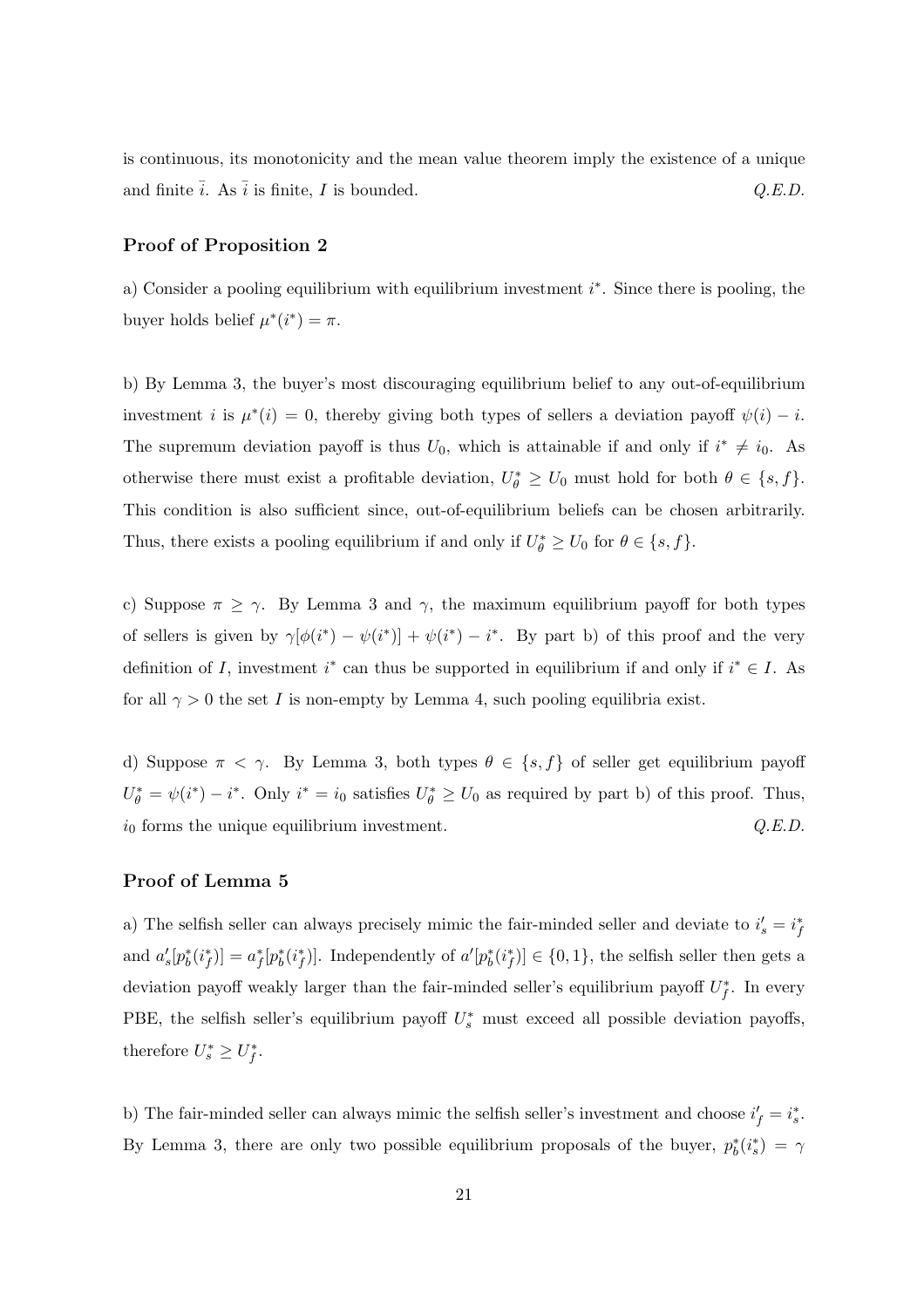and  $p_b^*(i_s^*) = 0$ . Both these proposals are accepted by the selfish seller. However, suppose the fair-minded seller accepts if and only if  $p_b^*(i_s^*) = \gamma$ . He then gets a deviation payoff weakly larger than the selfish seller's equilibrium payoff  $U_s^*$  independently of the buyer's equilibrium proposal. In every PBE, the fair-minded seller's equilibrium payoff  $U_f^*$  must exceed all possible deviation payoffs, therefore  $U_f^* \geq U_s^*$ . Together with  $U_s^* \geq U_f^*$  from part a) of this proof, this implies  $U_s^* = U_f^*$  $O.E.D.$ 

### Proof of Proposition 3

a) By the same argument as in part b) of the proof of Proposition 2, inequality  $U_{\theta}^* \geq U_0$ must hold for both  $\theta \in \{s, f\}$  in any separating equilibrium. This condition, however, is not sufficient, as both types of sellers must not have incentives to mimic the other type.

b) Consider the equilibrium investment  $i_s^*$  of the selfish seller. As only the selfish seller invests  $i_s^*$ , the buyer holds belief  $\mu^*(i_s^*) = 0$ . By Lemma 3, he proposes  $p_b^*(i_s^*) = 0$ . The selfish seller accepts, thereby receiving equilibrium payoff  $U_s^* = \psi(i_s^*) - i_s^*$ . As  $U_s^* \ge U_0$  by part a) of this proof, the selfish seller's equilibrium investment is uniquely determined by  $i_s^* = i_0.$ 

c) Consider the equilibrium investment  $i_f^*$  of the fair-minded seller. As only the fair-minded seller invests  $i_f^*$ , the buyer holds belief  $\mu^*(i_f^*) = 1$ . By Lemma 3, he proposes  $p_s(i_s^*) = \gamma$ . The fair-minded seller accepts, thereby receiving  $U_f^* = \gamma[\phi(i_f^*) - \psi(i_f^*)] + \psi(i_f^*) - i_f^*$ . As  $U_s^* = U_f^*$  by Lemma 5, the fair-minded seller's equilibrium investment is either  $\bar{i}$  or  $i$ , the boundaries of I as defined in Lemma 4.

d) As  $\mu^*(\mathcal{C}) = 0$  may be chosen for any out-of-equilibrium investment, inequality  $U_{\theta}^*$   $\geq U_0$  for both  $\theta \in \{s, f\}$  implies that no type of seller has incentives to deviate to any out-of-equilibrium investment  $i$ . If the selfish seller mimics the fair-minded seller's investment, he optimally accepts  $p_b^*(i_f^*) = \gamma$ , thereby receiving deviation payoff  $\gamma[\phi(i_f^*) - \psi(i_f^*)] + \psi(i_f^*) - i_f^* = U_f^*$ . If the fair-minded seller mimics the selfish seller's investment, he optimally rejects  $p_b^*(i_s^*) = 0$ , thereby receiving deviation payoff  $\psi(i_s^*) - i_s^* = U_s^*$ . As  $U_f^* = U_s^*$ , both types of sellers have no incentives to mimic the other type.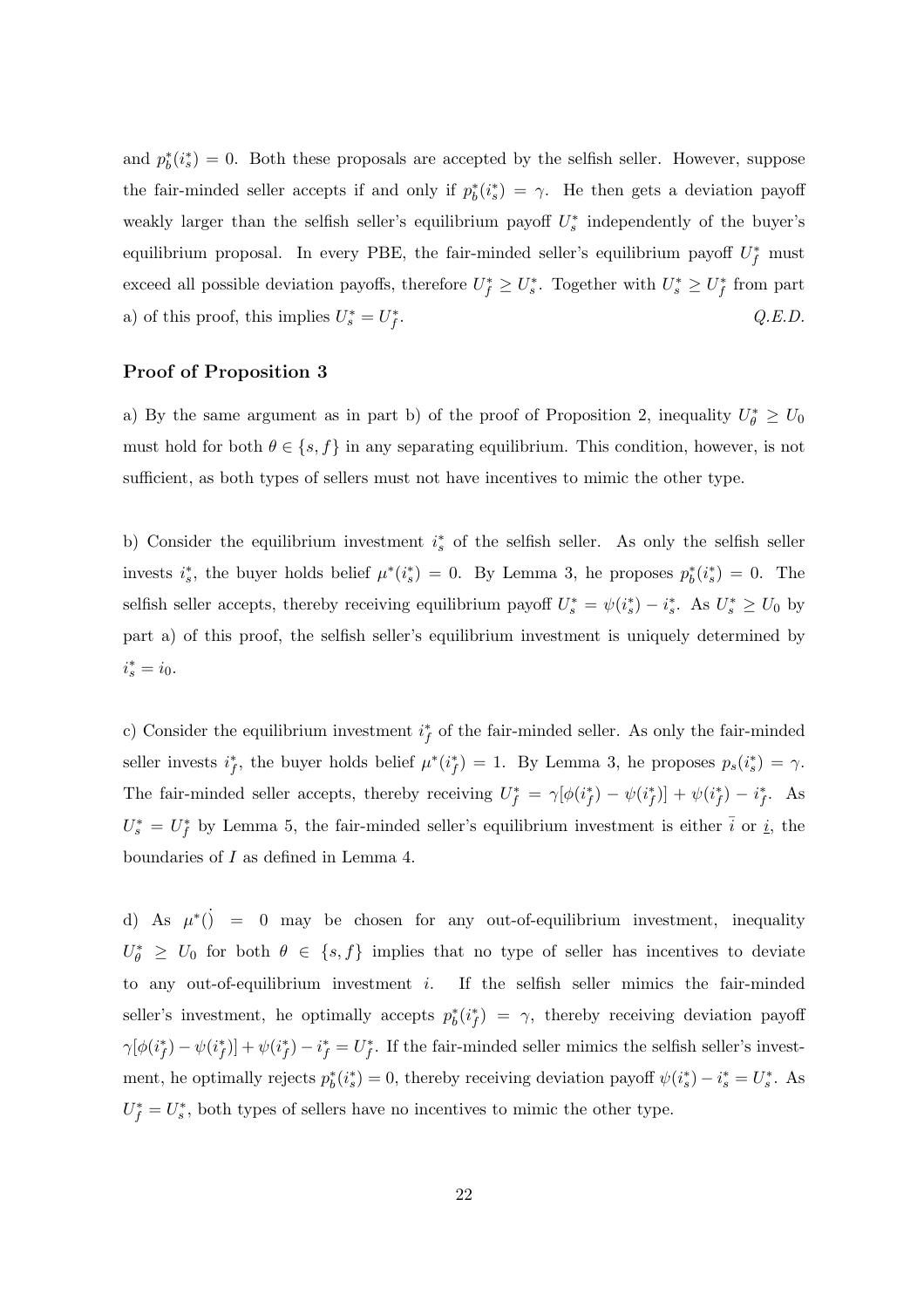e) The proof of Lemma 4 implies the existence of investments  $\overline{i}$  or  $\underline{i}$ , and thus the existence of the above characterized separating equilibria.  $Q.E.D.$ 

### Proof of Proposition 5

a) Consider a pooling equilibrium with equilibrium investment  $i^*$  and plausible beliefs, that is  $\mu^*(i) = 0$  for all  $i < i^*$ , and  $\mu^*(i) = 1$  for all  $i > i^*$ . Suppose the seller deviates and invests i'. By Lemma 3 both types get deviation payoff  $\psi(i') - i'$  if  $i' < i^*$ , and deviation payoff  $\gamma[\phi(i') - \psi(i')] + \psi(i') - i'$  if  $i' > i^*$ .

b) As  $\psi(i') - i' \leq U_0 \leq U_{\theta}^*$  for both types  $\theta$ , any deviation  $i' < i^*$  cannot be profitable. By Assumption 3, the function  $\gamma[\phi(i) - \psi(i)] + \psi(i) - i$  is strictly concave with unique maximizer  $i_f$ . As otherwise there exists a profitable deviation  $i' \in [i^*, i_f]$ , any pooling equilibrium with plausible beliefs must have  $i^* \geq i_f$ .

c) Suppose  $\pi < \gamma$ . Proposition 2 determines  $i_0$  as the equilibrium investment  $i^*$  in the unique pooling equilibrium. As  $i_0 < i_f$  by Lemma 1, there exists no pooling equilibrium with plausible beliefs. Suppose  $\pi \geq \gamma$ . As  $i_f \in I$ ,  $\gamma > 0$ , and by definition of the set I, there exists a continuum of pooling equilibria with equilibrium investment  $i^*$  satisfying both  $i^* \in I$  and  $i \geq i_f$ .  $Q.E.D.$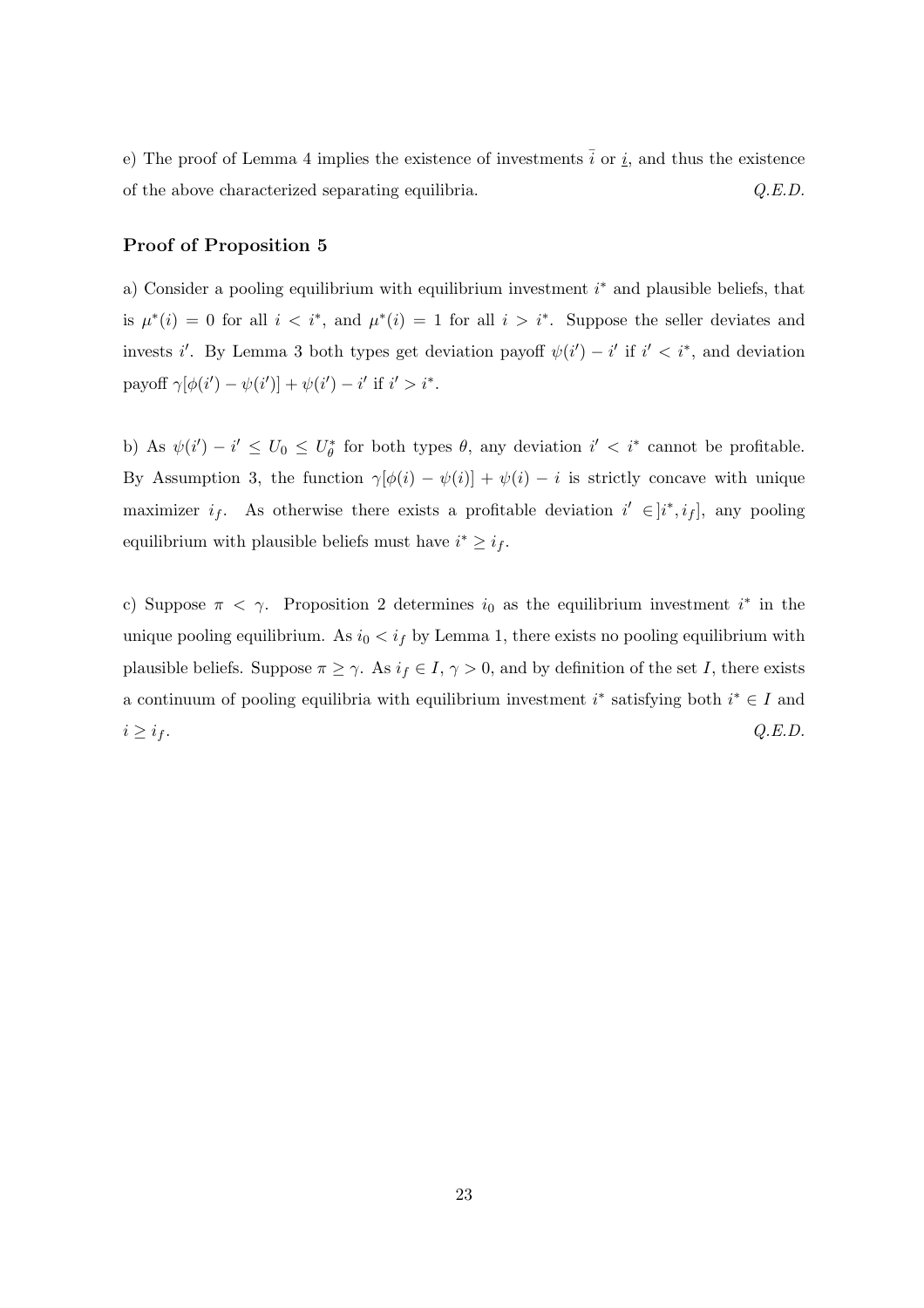### References

- Bolton, G. E., and A. Ockenfels (2000): "ECR: A Theory of Equity, Reciprocity, and Competition," American Economic Review, 90(1), 166–193.
- Camerer, C., and R. Thaler (1997): "Ultimatums, Dictators, and Manners," Journal of Economic Perspectives, 64, 209–219.
- Carmichael, L., and W. B. MacLeod (2003): "Caring about Sunk Costs: A Behavioural Solution to Hold-Up Problems with Small Stakes," Journal of Law, Economics and Organization,  $19(1)$ ,  $106-118$ .
- CHO, I.-K., AND D. M. KREPS (1987): "Signalling Games and Stable Equilibria," Quarterly Journal of Economics, 102, 179–221.
- CRAWFORD, V. P. (1982): "A Theory of Disagreement in Bargaining," *Econometrica*, 50(3), 607–638.
- Ellingsen, T., and M. Johannesson (2002a): "Is there a Hold-Up Problem?," forthcoming in Scandinavian Journal of Economics.

(2002b): "Sunk Costs and Fairness in Incomplete Information Bargaining," forthcoming in Games and Economic Behavior.

 $-$  (2004): "Promises, Threats, and Fairness," *Economic Journal*, 114.

- Ellingsen, T., and J. Robles (2002): "Does Evolution Solve the Hold-Up Problem," Games and Economic Behavior, pp. 28–53.
- Ewerhart, C. (2004): "The Effect of Sunk Costs on the Outcome of Alternating-Offers Bargaining between Inequity Averse Agents," GEABA Discussion Paper 04-35.
- FEHR, E., AND K. M. SCHMIDT (1999): "A Theory of Fairness, Competition, and Cooperation," Quarterly Journal of Economics, 114(3), 817–868.
- Grossman, S., and O. Hart (1986): "The Costs and Benefits of Ownership: a Theory of Lateral and Vertical Integration," Journal of Political Economy, 94, 691–719.
- Grout, P. (1982): "Investments and Wages in the Absence of Binding Contracts: A Nash Bargaining Approach," Econometrica, 52, 449–460.